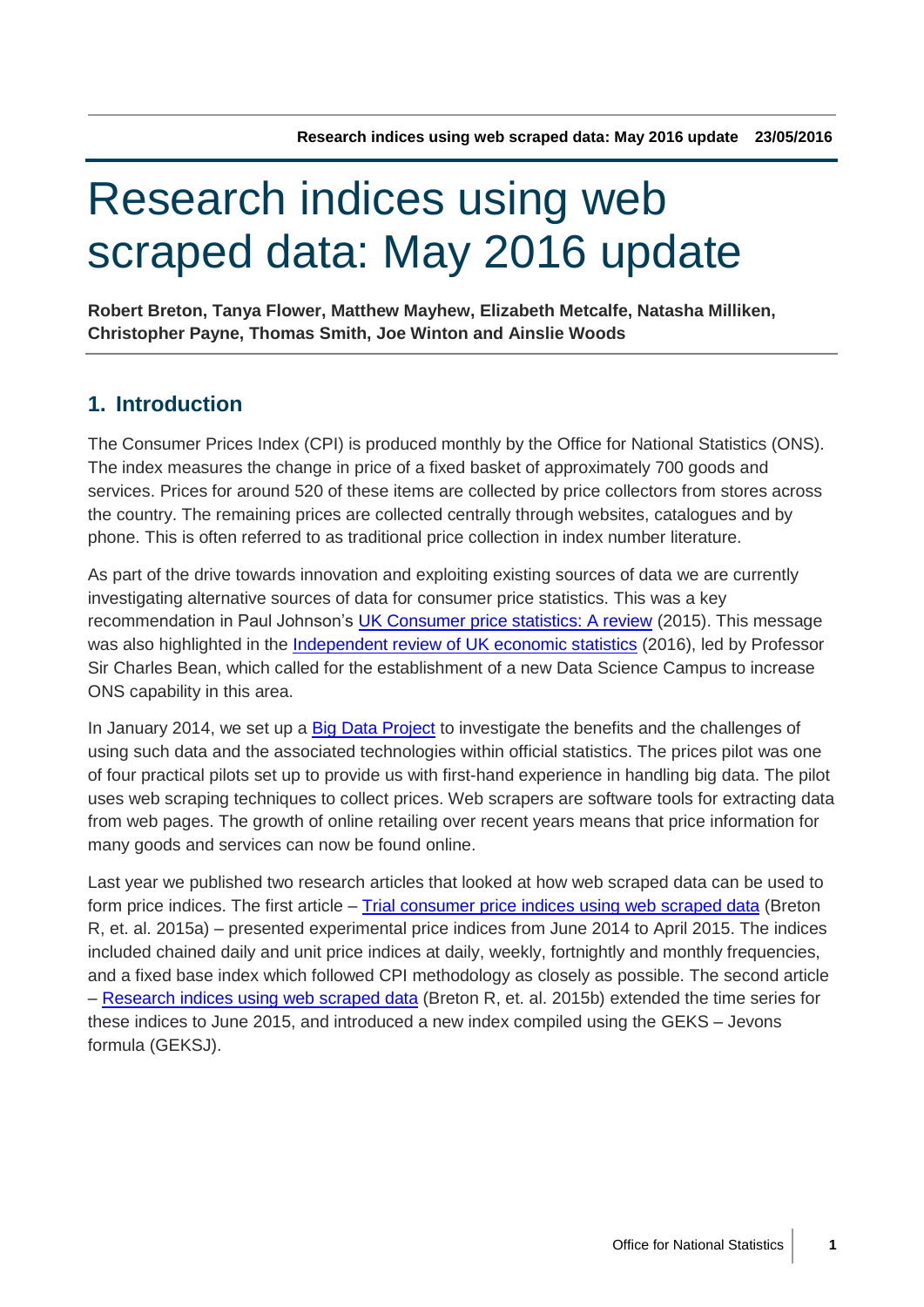This paper presents the next phase of the research. The use of machine learning techniques for classification and cleaning was one of the areas for development identified in the previous articles. Here, we discuss recent progress that we have made in applying supervised and unsupervised machine learning techniques to the web scraped data. We also present analysis into using imputation as a means of reducing the impact of missing prices in the data. Finally, the experimental price indices presented in the previous articles are updated to February 2016.

# **1.1 Background**

As discussed in previous work (Breton R, et. al. 2015b), alternative sources of data have the potential to greatly improve the quality and efficiency of consumer price indices. As well as web scraping, scanner data is another potential source of data. Scanner data are datasets collected by retailers as products are scanned through the till, including both price and quantity data.

However, it must be noted that there are important differences between the more traditional collection of price data, and these alternative data sources (Table 1). While there are a number of advantages to using web scraped and scanner data, these differences must be taken into account when using these data sources to form price indices.

| <b>Property</b> | <b>Traditional collection</b>                                                                                                                     | <b>Web scraped</b>                                                                                                            | <b>Scanner data</b>                                                                                                  |
|-----------------|---------------------------------------------------------------------------------------------------------------------------------------------------|-------------------------------------------------------------------------------------------------------------------------------|----------------------------------------------------------------------------------------------------------------------|
| Collection      | Majority collected through<br>local collection,<br>supplemented with<br>manual central collection<br>through websites,<br>catalogues and by phone | Automated web scraping<br>of retailers website. Data<br>could either be collected<br>in-house or supplied by a<br>third party | Collected in store at point<br>of purchase. Could be<br>supplied directly by the<br>retailer or via a third<br>party |
| Location        | Multiple locations across<br>the country from multiple<br>retailers (small to large)                                                              | Prices from online<br>retailers, generally only<br>medium to large retailers                                                  | <b>Prices from retailers</b><br>which collect transaction<br>data, generally only<br>medium to large retailers       |
| Timing          | Prices collected around a<br>single day of the month<br>(index day)                                                                               | Price collected daily                                                                                                         | Price and quantity<br>collected for every<br>transaction, could be<br>supplied in aggregate<br>format                |
| Sample          | Price collectors select<br>representative products                                                                                                | Prices scraped for all<br>products                                                                                            | All transaction data<br>collected for all products                                                                   |
| <b>Checks</b>   | Manual checks and<br>automatic validation                                                                                                         | Impractical to manually<br>check prices and<br>classifications, use data                                                      | Impractical to manually<br>check prices and<br>classifications, use data                                             |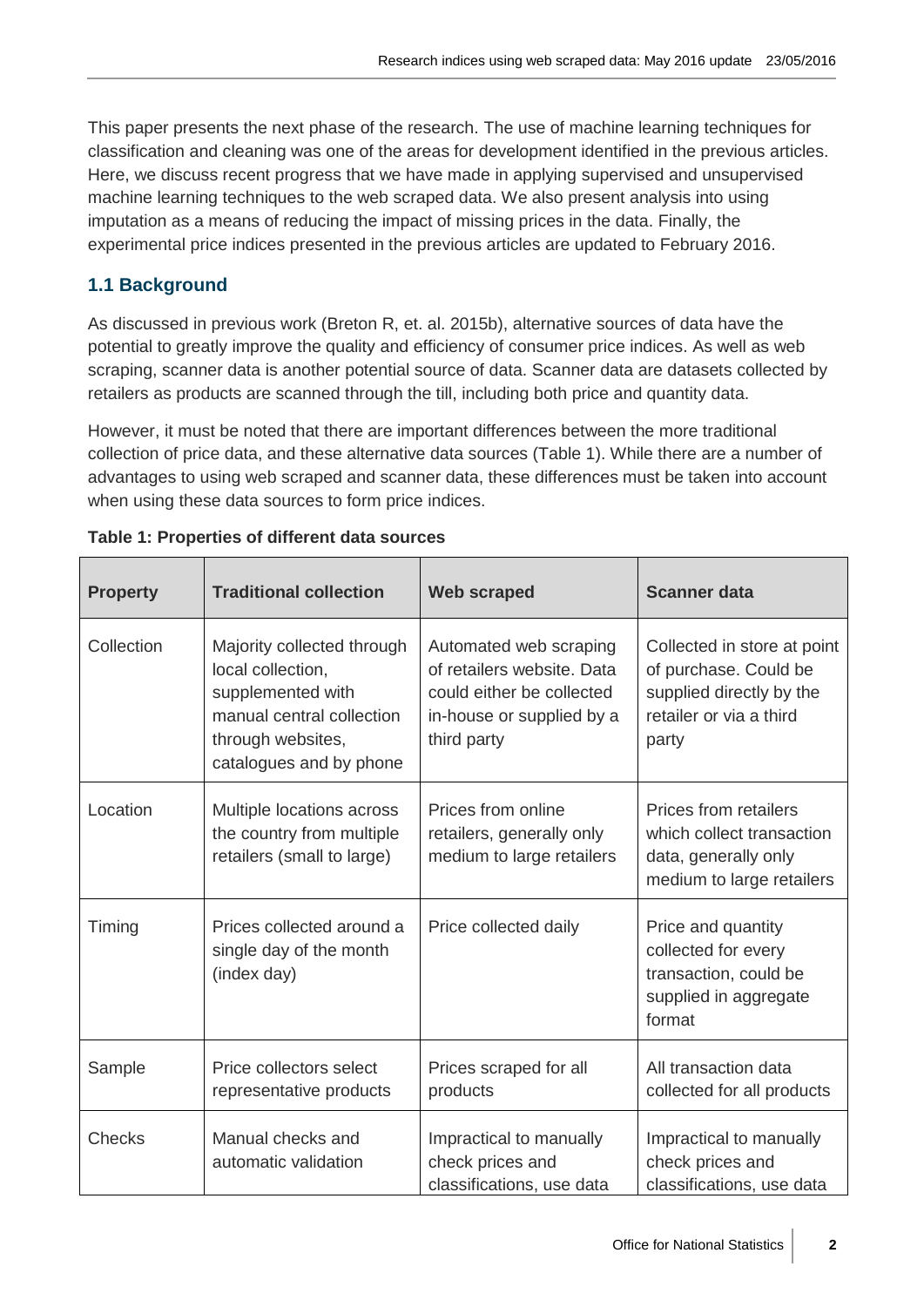|                   |                                                                   | science techniques like<br>machine learning                                                                                                                                                                     | science techniques like<br>machine learning                                                                                                                                                                     |
|-------------------|-------------------------------------------------------------------|-----------------------------------------------------------------------------------------------------------------------------------------------------------------------------------------------------------------|-----------------------------------------------------------------------------------------------------------------------------------------------------------------------------------------------------------------|
| Time series       | Match products over time                                          | High product churn                                                                                                                                                                                              | High product churn                                                                                                                                                                                              |
| Cost              | High cost                                                         | Potential cost savings per<br>price quote, but the<br>processing, maintenance<br>and storage costs need to<br>be considered. There is<br>also the potential cost of<br>acquiring the data from a<br>third party | Potential cost savings<br>per price quote, but the<br>processing, maintenance<br>and storage costs need<br>to be considered. There<br>is also the potential cost<br>of acquiring the data<br>from a third party |
| <b>Size</b>       | Small-medium collection                                           | Large collection                                                                                                                                                                                                | Large collection                                                                                                                                                                                                |
| <b>Timeliness</b> | Publication takes place<br>about a month after data<br>collection | If web scraping is run in-<br>house, price indices can<br>be calculated almost<br>instantaneously after data<br>collection depending on<br>processing speed                                                     | Unknown, depending on<br>contract with third party<br>supplier                                                                                                                                                  |

As part of our overall strategy for incorporating alternative data sources into consumer price statistics, we are continuing discussions with retailers to provide point of sale scanner data. However, retailers have been largely unwilling to provide scanner data. Our experiences with scanner data to date are reported in [Initial report on experiences with scanner data in ONS](http://www.ons.gov.uk/ons/rel/cpi/consumer-price-indices/initial-report-on-experiences-with-scanner-data-in-ons/index.html) (Bird D, et. al. 2014).

Due to lack of progress with scanner data, we have continued our investigations into using web scraped data. The cleaning, processing, storage and price index methodologies that we develop using web scraped data will be useful in the event of ONS procuring scanner data in the future. There are also a number of benefits that web scraping can provide over and above scanner data, notably that if the data are collected centrally, it can be processed in a more timely manner than waiting for data supplied by third parties.

In Section 2 of this paper we discuss the processes involved in calculating ONS web scraped grocery price indices. Section 3 discusses the limitations of the data and, in Section 4, we present an analysis of each of the different indices. We present conclusions and ideas for future work in Sections 5 and 6 respectively. Methodologies are presented in Appendix 1, and charts for each of the web scraped items and aggregate indices are presented in the Appendix 2 workbook.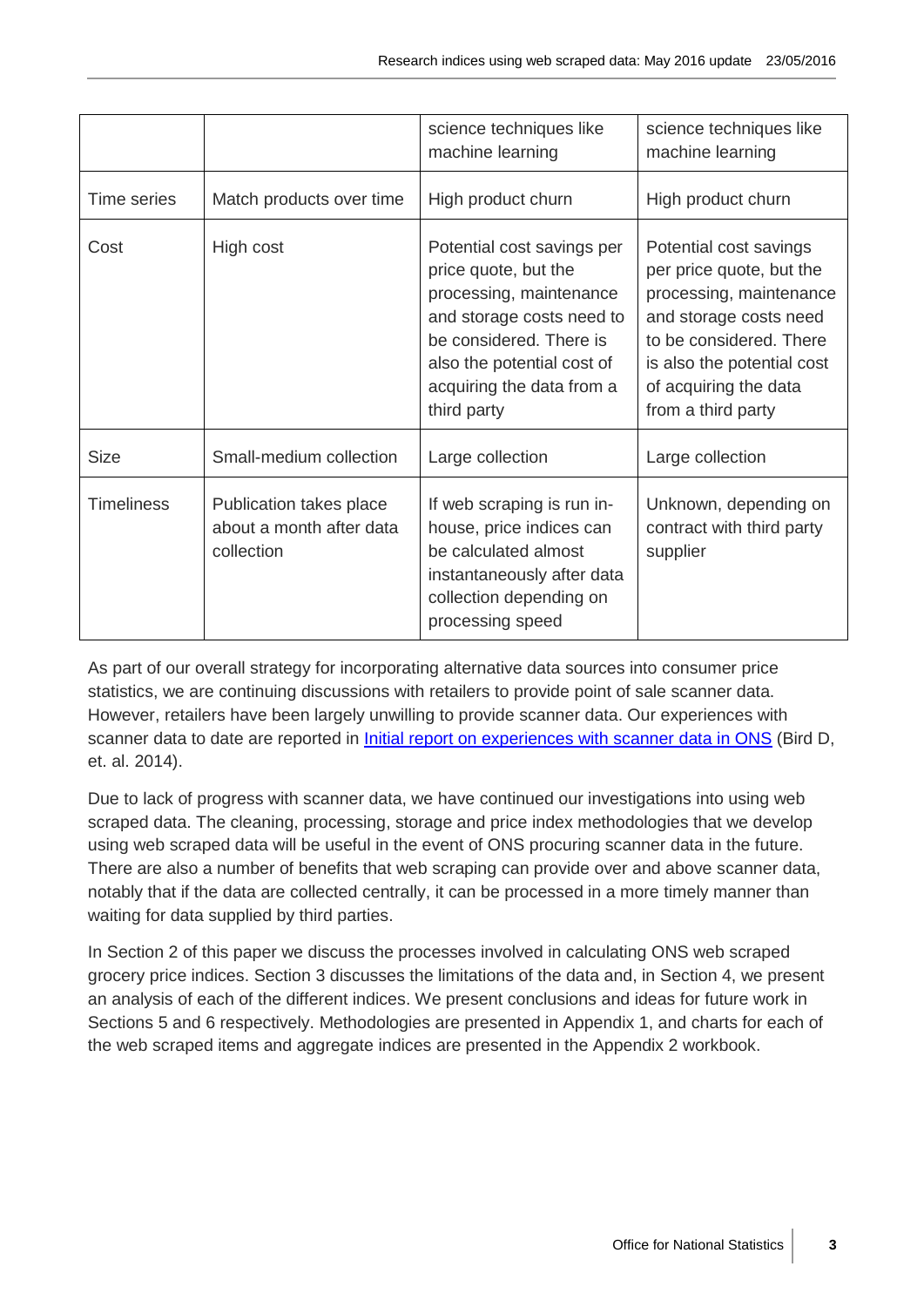# **2. ONS Web Scraped Grocery Prices: Index Calculation System**

There are a number of steps involved in the development of experimental research indices using web scraped data. From the first step of collecting price data from online retailers, to the final production of indices, each step requires solutions to problems such as data storage, classification and processing, cleaning and manipulation of atypical data (also known as 'data wrangling'). In particular, we have made increasing use of machine learning techniques, which are methods of data analysis that automate the process of building analytical models to learn and predict from the input data. For this paper, we have looked at supervised machine learning, which uses 'training data' (a dataset where the classifications are marked as correct or incorrect) to learn analytical rules that will generate the structure in the main dataset, and unsupervised machine learning, which does not need training data and instead can 'learn' the most appropriate structure from the main dataset itself.

Figure 1 presents a simplified flow diagram of the current system. Each step on the diagram is discussed in more detail in the following sections. The process of data collection and extraction is described in Section 2.1. Section 2.2 goes on to discuss the progress that we have made regarding supervised machine learning, in particular how it can be used to identify misclassified products. Further checks are covered in Section 2.3, specifically, looking at how cluster analysis can help identify erroneous products within the data. Finally, the method we have used to impute price data where products are temporarily unavailable or there has been a problem with the web scraping technology is described in Section 2.4.



#### **Figure 1: ONS Web Scraped Grocery Prices: Index Calculation System**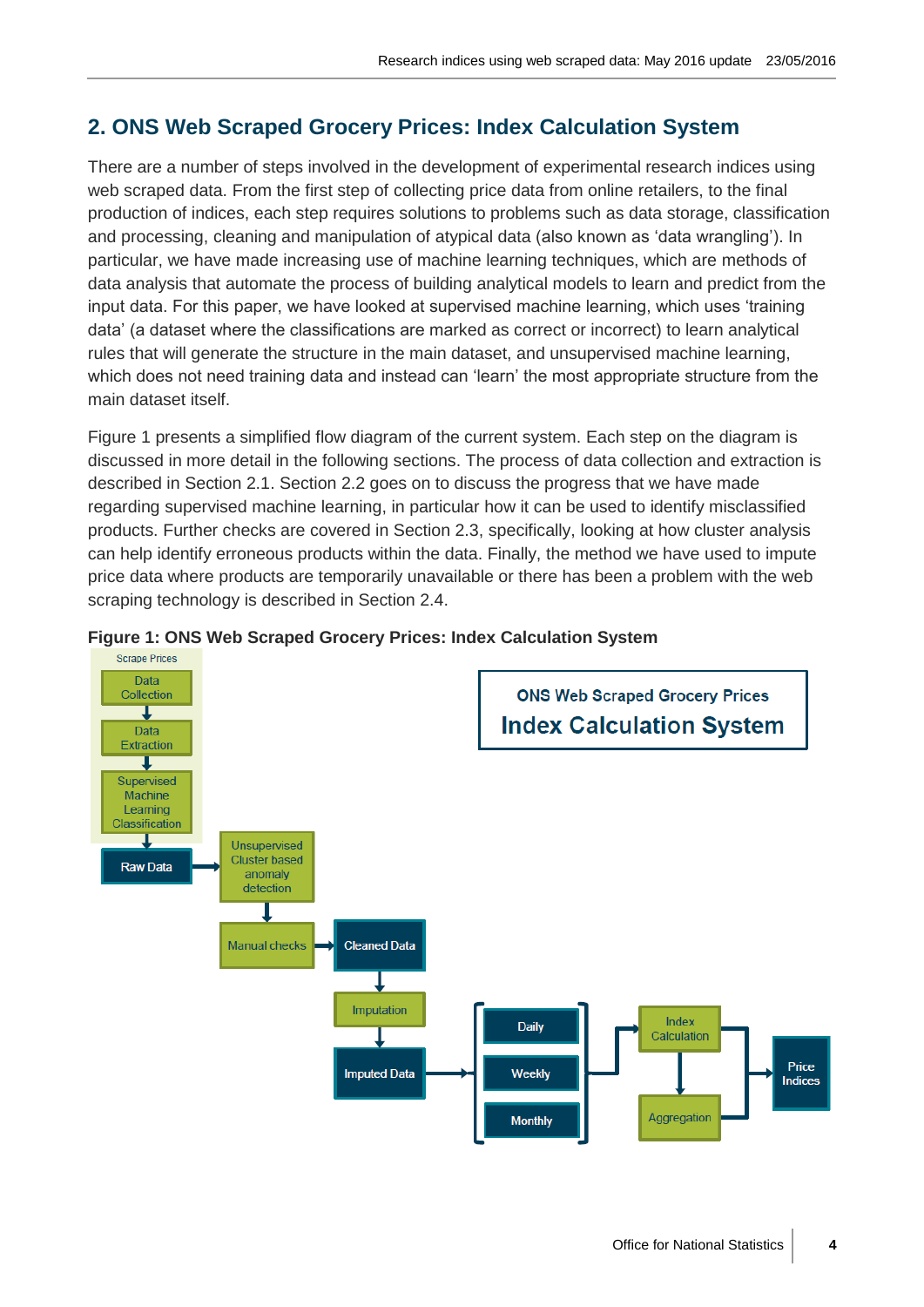## **2.1 Data collection and extraction**

ONS's Big Data pilot for prices has developed prototype web scrapers for three online supermarket chains: Tesco, Sainsbury and Waitrose, who account for approximately 50% share of the grocery market (Kantar World Panel, 2016). These scrapers were programmed in Python using the [scrapy](http://scrapy.org/) module. Every day at 5.00 am the web scrapers automatically extract prices for 33 items in the CPI basket. While the current local collection item descriptions are tightly defined to ensure it is easy to find comparable replacements, the web scrapers collect prices from a broader range of products because the websites do not distinguish between these criteria. For example, the web scraped data for the item *vodka, 70 cl bottle* may contain products that have different volumes to 70cl.

The web scraper uses the websites own classification structure to identify suitable products that fit within the CPI item description. The number of products extracted within each item category varies depending on the number of products stocked by each supermarket. On average over the period, approximately 5,000 price quotes are extracted by the web scrapers per day for the 33 items (approximately 150,000 a month), which is a larger collection of prices than is gathered under the traditional approach (approximately 6,800 a month for the specified 33 items). Alongside the product's price, the product name and offer (discount) information are also extracted by the scrapers. Discounts are only recorded in the data if they are available to everyone, for example a single product discount such as a reduced price. Multi-buys and other discounts are not included. While this paper does not consider the impact of discounts, the data are being used to investigate the effects of discounting in other project work.

Prices have been collected from all three supermarkets on most days since June 2014, apart from a longer break in October 2015 which will be discussed in more detail in Box 1. Missing data were mainly caused by retailers making structural changes to their websites which requires a corresponding alteration to the web scraper code. Because this is experimental technology, it can take a number of days before the scrapers are operational again. Missing days were also caused by internet outages or other IT system failures. To minimise the risk of this creating breaks in the time series, web scrapers are run from two ONS locations (Newport and Titchfield). The aim is that if there is a break in one series, the data collected can be merged in from the other location. While theoretically there may be price differences caused by web scraping in different parts of the country, early research has shown no price differences exist between these locations.

Despite the success of the web scrapers in collecting large volumes of data, there are still a number of outstanding issues, which are considered in more detail in Section 3.

#### **2.2 Supervised machine learning (classification)**

Classifying prices effectively is a key challenge highlighted by this pilot. The CPI aggregation structure is based on the international classification system for household consumption expenditure known as COICOP (classification of individual consumption by purpose). Below the COICOP level, representative items are selected for which prices are collected. When we scrape prices data, we do not have a pre-defined map which links items to product descriptions. Therefore, we need to apply supervised machine learning techniques to classify these data.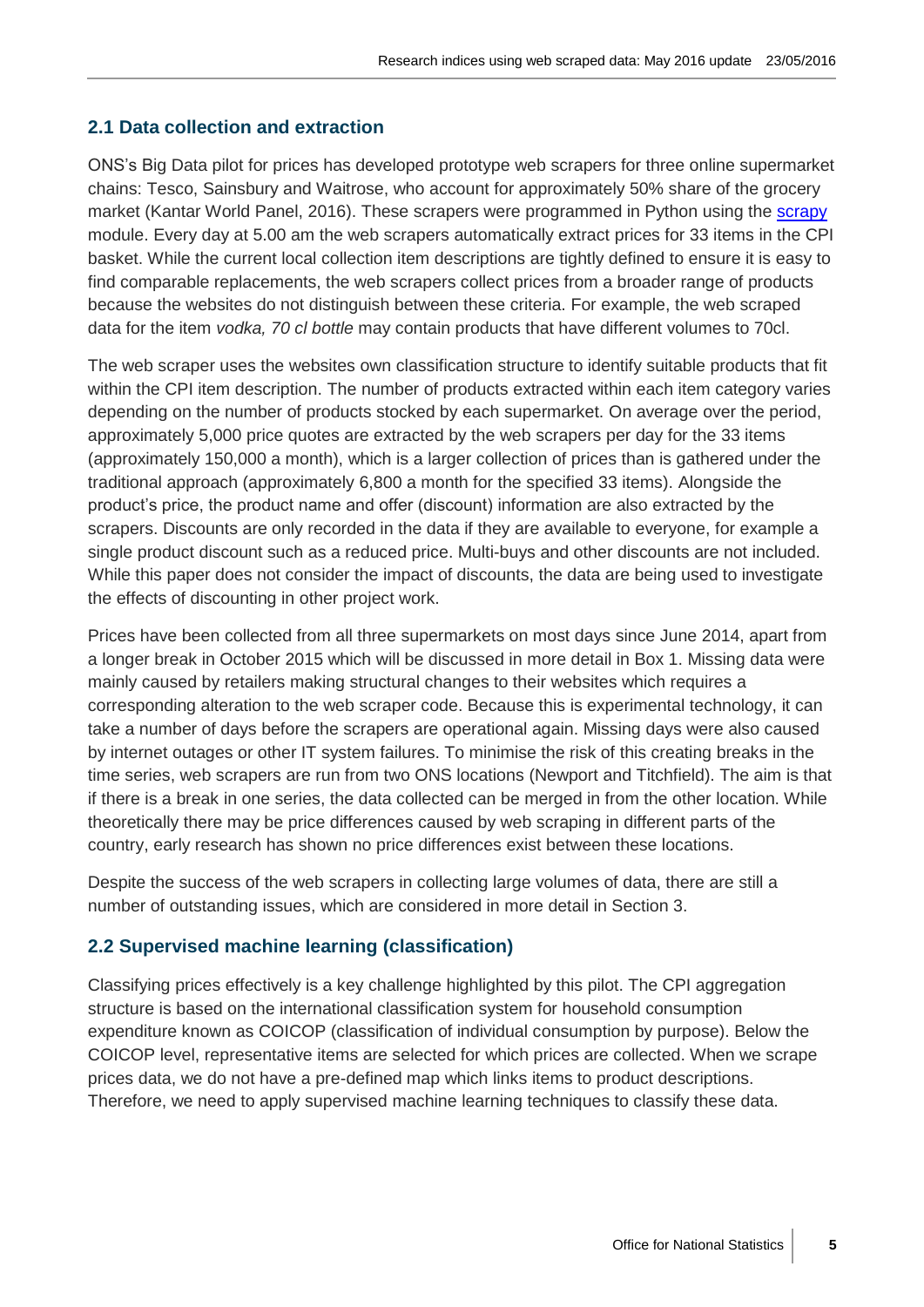Each supermarket that we scrape data from has its own product classification structure, which is updated frequently. For example, the item *apples (dessert), per kg*, could be found by navigating to 'Groceries'  $\rightarrow$  'Fresh Fruit'  $\rightarrow$  'Apples and Pears'. We use the supermarkets' categorisation that is closest to the item as a starting point in our classification system. However, there are a number of products within these categories which would not be consistent with the item definition. In our example '*apples*', the supermarkets' page may also include products such as fruit multipacks, pears and toffee apples. Therefore, we need a system for classifying products into the correct COICOP category, and removing products that do not fit the item description.

The approach trialled in the previous article (Breton R, et. al. 2015b) was to use simple search and exclusion terms. For example, we may want to include products from the supermarkets' apple category which contain the word 'apple'. However, inconsistent items such as toffee apples would also be included. To solve this, we could manually create lists of filter words for each class, for example by including exclusion words such as 'toffee', 'pear' and 'strawberry'. Although this method does work, it is labour intensive. Each of the 33 CPI item indices that we currently scrape would need its own set of filter terms, and these lists would need to be maintained and adapted for new products and website classification changes. It would be even more resource intensive if we were to extend the method to the whole CPI basket.

We therefore need a more efficient solution to this problem. In particular, supervised machine learning allows us to derive an algorithm that learns from training data and can create filtering rules automatically, such that we do not have to specify new inclusion or exclusion terms every time a new product appears. The algorithm we have chosen to use in this instance is the Support Vector Machine (SVM). While there are other methods, the SVM was chosen because it performed best in terms of accuracy, measured using the  $F1<sup>1</sup>$  score.

The training data have been used to teach the SVM how to predict the 'correctness' of the CPI item classification, which are initially generated by the supermarkets' classification system. To form these training data, specialist price collectors were given thousands of examples for each of the 33 CPI item indices that we currently scrape data for. The collectors assigned a label of (1) for a consistent classification and (0) for an inconsistent classification (Table 2).

| <b>CPI Label</b>           | Item description                 | <b>Manual classification (0 for</b><br>inconsistent, 1 for consistent) |
|----------------------------|----------------------------------|------------------------------------------------------------------------|
| Apples, dessert, per<br>kg | <b>PINK LADY APPLES 4S</b>       |                                                                        |
| Apples, dessert, per<br>kg | APPLE, KIWI & STRAWBERRY<br>160G |                                                                        |
| Apples, dessert, per<br>kg | <b>TESCO PACK 4 APPLES</b>       |                                                                        |

# **Table 2: Generating training data for supervised machine learning;** *apples (dessert), per kg*

 $1$  An F1 score calculates the accuracy of an algorithm, based on whether or not the algorithm accurately predicts the classifications of unseen data. The quality and size of the training data are also important.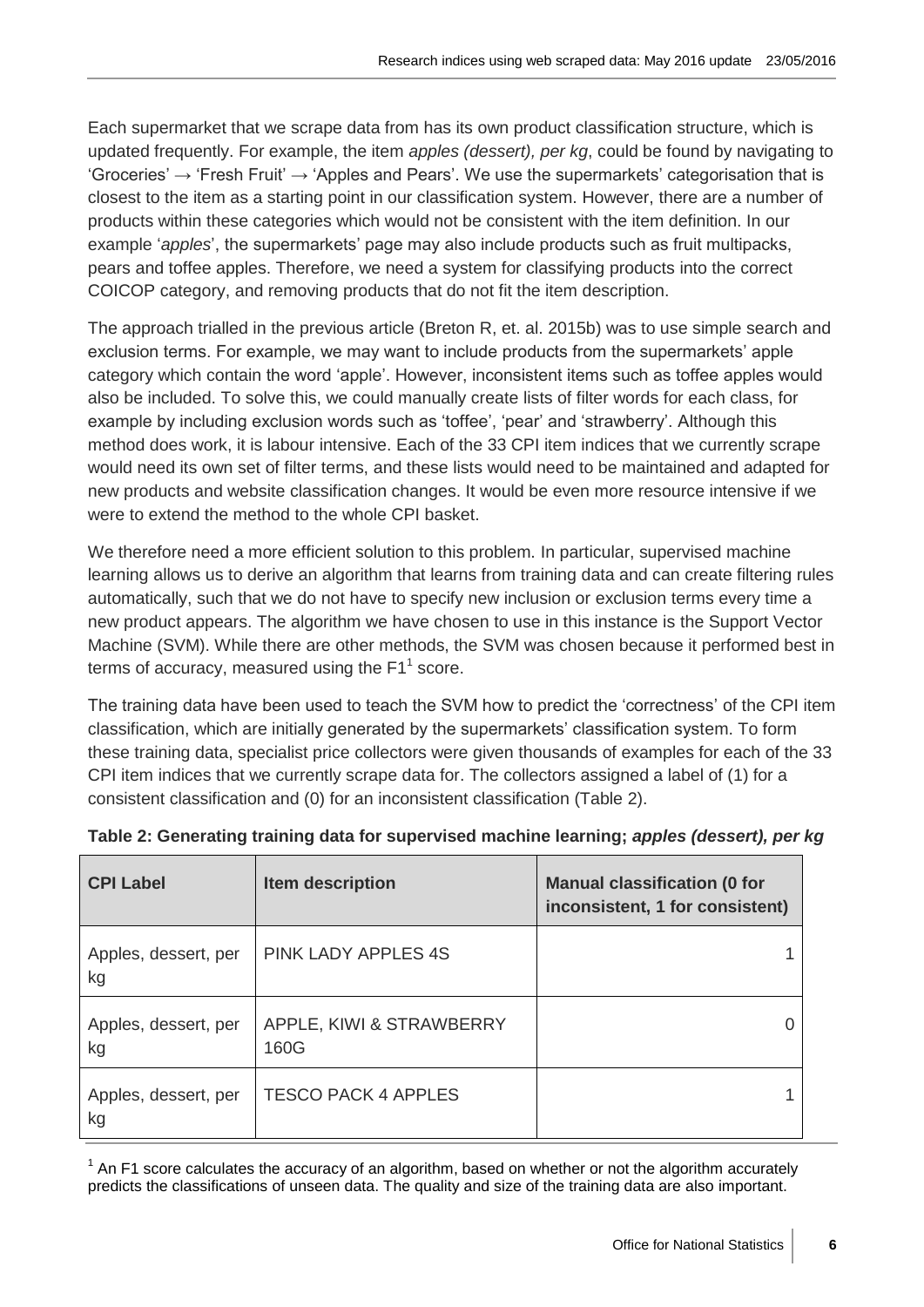Once the assignment was complete, 80% of the data are used to train the SVM. The remaining 20% of the data are used to test accuracy and generate the F1 score. This is required because the algorithm needs to be tested on unseen data that has been correctly classified.

As a result of the training data, the SVM learns to associate certain words and tokens with the correct CPI item classification. For example, for apples, it learns terms that have a positive relationship (e.g. 'apple') and negative relationship (e.g. 'kiwi', 'strawberry'). It can then analyse product names: if there are enough words and tokens with a positive relationship, that classification is then deemed to be correct. Common words and tokens that add no predictive value are excluded from the algorithm.

The process detailed above creates a classifier for each of the 33 CPI item indices that we scrape price data for. Each classifier contains all the rules that the SVM has learnt from the training data. As new data is scraped from each website, it is fed through the classifier and assigned a flag if the SVM believes it is incorrectly classified. Those with an 'incorrect' flag can be identified in further cleaning steps, and potentially be excluded from index creation and analysis. Furthermore, the classifier can be periodically updated by fitting the SVM with new training examples. Figure 2 shows this process as a flow diagram.





The classifiers have an average accuracy of around 85% (F1 score) over the 33 CPI items. The speed and the low resource required to build such a system has demonstrated the usefulness of applying supervised machine learning to the classification of alternative data sources. However, there are a number of ways in which the classifiers can be improved, such as using more training data and including a wider use of natural language processing, for example investigating links between common sets of words.

Once the SVM has run, the data are saved and an automated email report is generated. The report has counts for each item category and each supermarket. Other errors are identified through descriptive statistics, or simply by manually inspecting the data.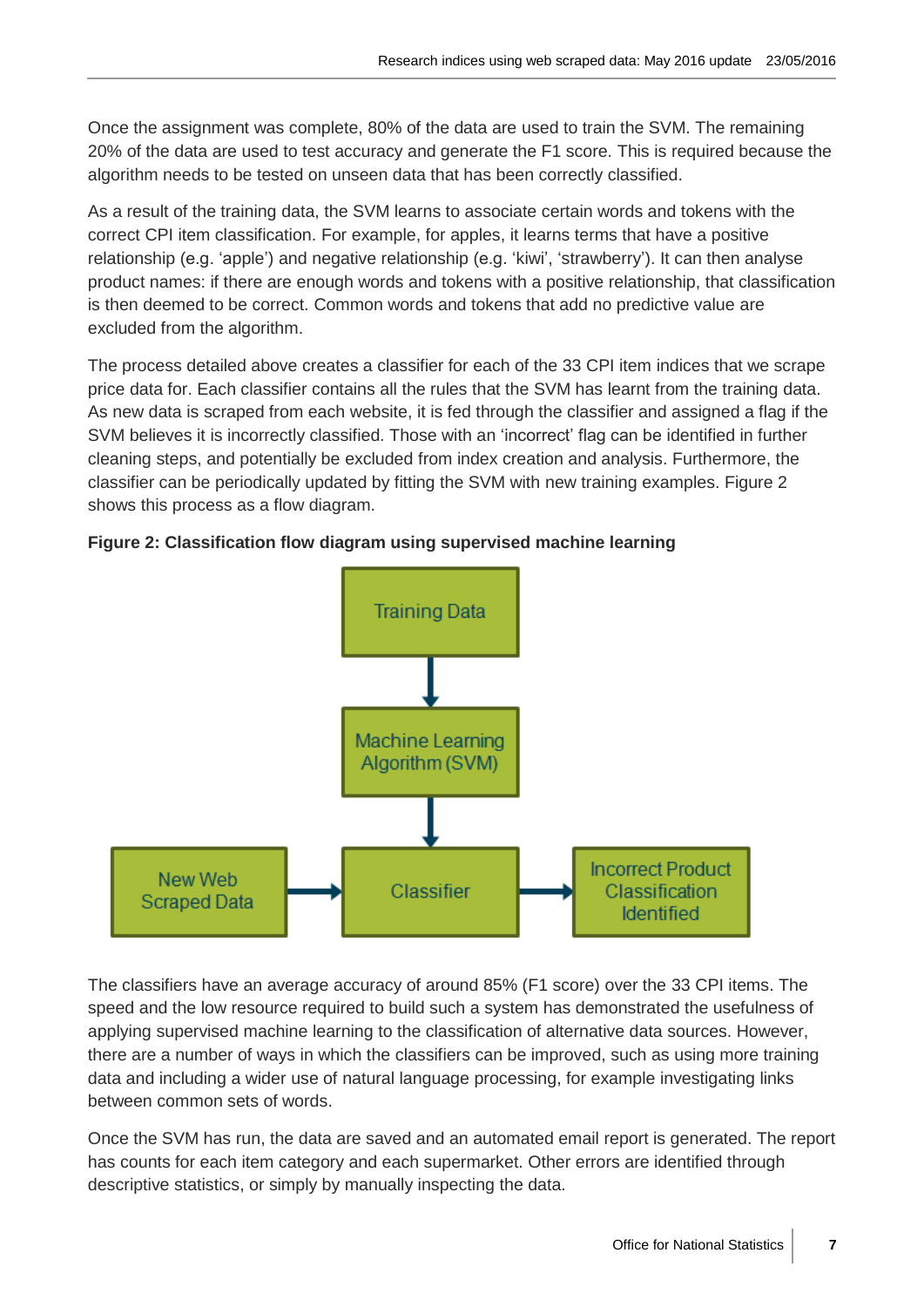#### **2.3 Unsupervised cluster based anomaly detection**

Following the classification step, further checking of the data takes place. This step is required because while the classification algorithm used does classify the data effectively, it is still possible that there are a number of misclassifications contained within the data that could introduce a bias. This procedure also identifies anomalous data, such as a loaf of bread priced at £100. Ideally, a manual check would be the best way to find these errors, but given the volume of the data this is not time and cost effective. Therefore, an automated method of error detection has been developed using unsupervised machine learning techniques. The method and results are summarised below. For further information, please see the upcoming release in the ONS Survey Methodology Bulletin No. 75: Mayhew M, Clews G (2016).

For the method to be applied, the assumption is made that these errors follow a different distribution to correctly classified data (i.e. the prices fall in the tails of the distribution). Therefore, if these different distributions can be identified it will then be possible to label the data as potential misclassifications or anomalous prices. The identification of the different distributions can be done by using an unsupervised machine learning technique called cluster analysis. The clusters are sensitive to heterogeneity in the underlying data, which means that data from different distributions will be assigned to different clusters. While there are many different clustering algorithms to choose from, it was decided to use Density-based Spatial Clustering of Applications with Noise (DBSCAN). DBSCAN is not as sensitive to the choice of distance measures, initial 'means' or the shape of the clusters as other popular clustering algorithms are.

The products were clustered according to their price, with similarly priced products being placed in the same clusters. This is appropriate here because we are not measuring price growth of these clusters, rather that misclassified products and erroneous prices are identified correctly. DBSCAN requires two input parameters in order to classify data into a cluster: the maximum difference allowed for neighbouring products in the same cluster, and the minimum number of points for a cluster to be formed. We changed the maximum difference according to the COICOP division the products were assigned to, with products classified in Division 1 – Food & Non-Alcoholic Beverages being set to a maximum of £0.10 and products assigned to Division 2 – Alcoholic Beverages & Tobacco being set to a maximum of £1.00. This was to account for the spread of alcohol prices being larger than for food and non-alcoholic beverages. The minimum number of points was set to 5 for both sets of products. Figure 3 shows an example of how clusters are formed using some sample data for the item *apples (dessert), per kg.*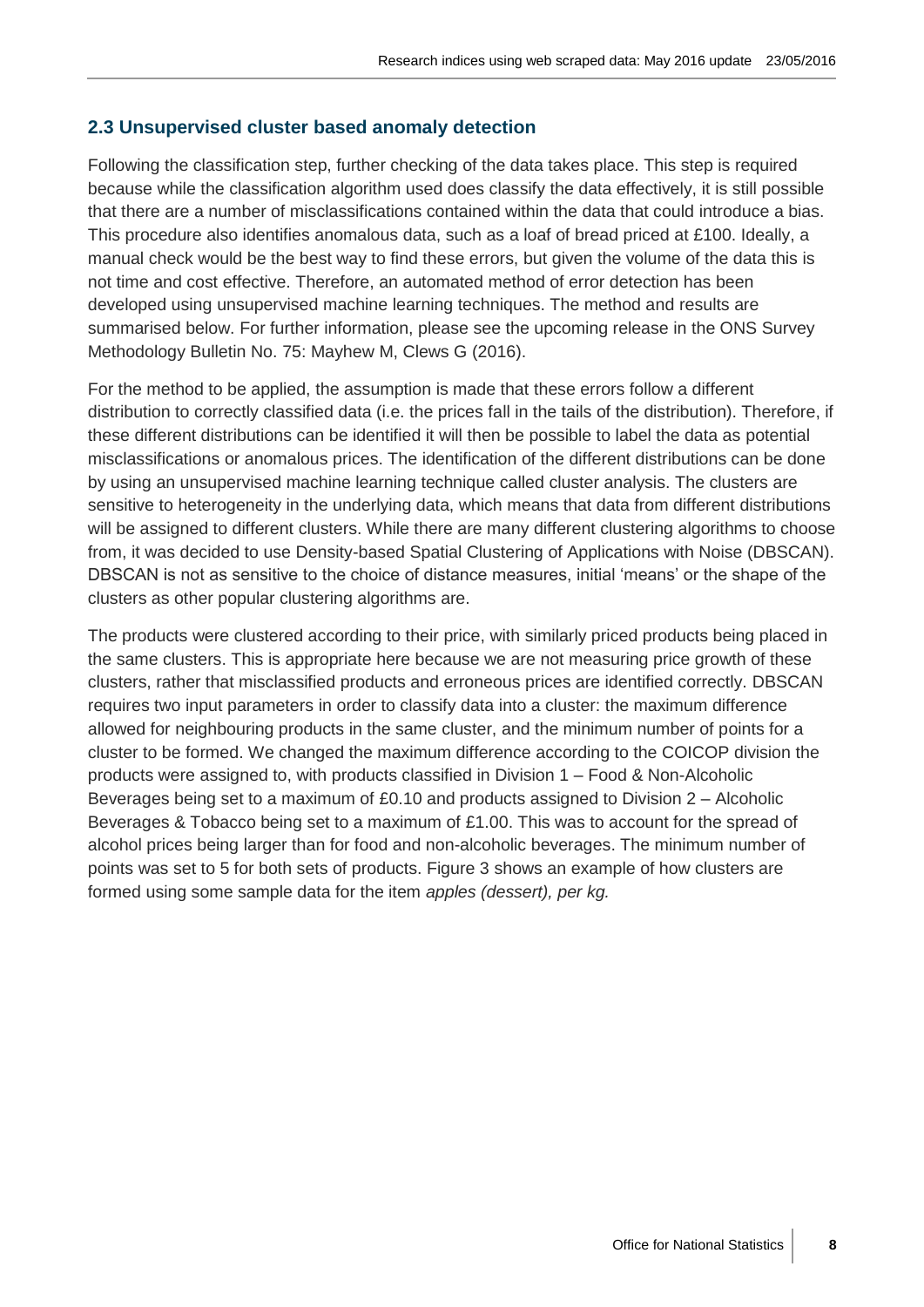



To clean the data, two sets of clusters are calculated: a set of 'training' clusters which were produced on the first month of collection, and a set of 'full' clusters which were calculated over all 21 months that data have been collected for (June 2014 – February 2016). The first month was chosen to 'train' the clusters because during the development of the web scrapers the first period of data were closely checked for errors. The limitation to this approach to calculate 'full' clusters is that given more data, the clusters are likely to change in size and shape. Therefore, it is entirely possible that clusters may merge, or a new cluster may form between existing clusters. This could happen due to a new product being introduced on the market at prices between the old products. To take account of this effect, the 'full' clusters are matched to the 'training' clusters so products retain their initial cluster assignment across time. From this, any clusters which did not exist in their entirety in the training month are labelled as errors. The problem with this approach is that new products may be classified as errors because they do not fit into previously defined clusters. For future work, we may look to optimise the parameters of the clustering algorithm to solve this issue, and to refresh the 'training' cluster annually.

Figure 4 demonstrates the clustering results for the item *apples (dessert), per kg*. The different colours represent the different clusters, with the larger black points showing prices which the clustering algorithm identifies as anomalous. There are three product sections of these misclassified prices, which correspond to:

- 1. Apple Multipacks and Pears
- 2. Rhubarb, Strawberries and Apple Multipacks
- 3. Easter Eggs, Wines and Fish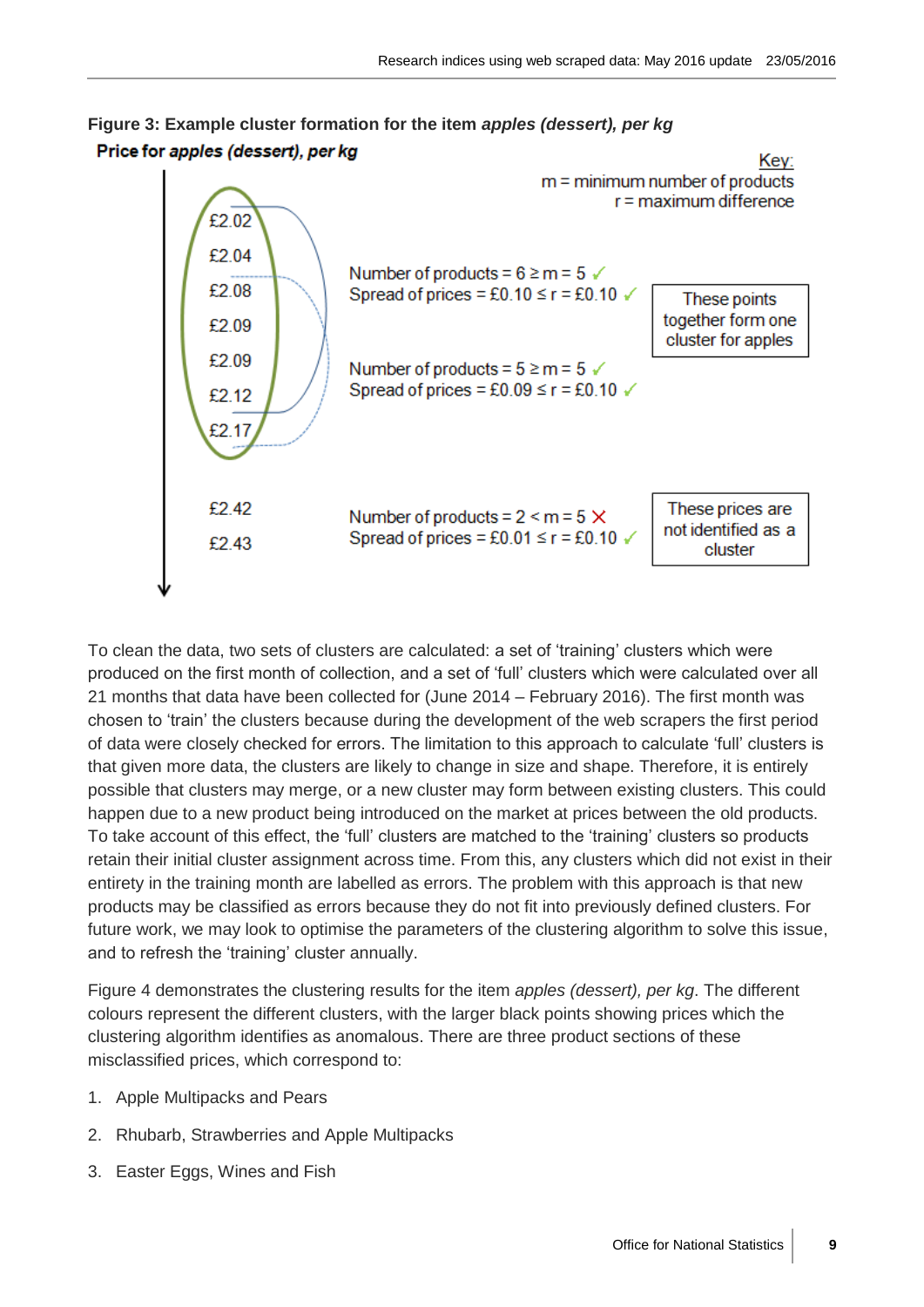The supermarkets' website recommender system may display other fruit when you navigate to apples, in the hope that if the customer is looking for apples they might want to buy other fruit or vegetables as well. The slightly more unusual products seen in the last section may have been included because the websites were trying to boost the sales of these items in the run up to Easter, and therefore were advertising them on different product pages on the website. This example demonstrates the benefit of using clustering to validate the results of the supervised machine learning. Including these items in the index would upwardly bias the price level, as these products had much higher prices per kg than the target apple products.



**Figure 4: Prices for** *apples (dessert), per kg***, separated into clusters**

For this paper, we use the results of this exercise to validate the SVM classification algorithm detailed in Section 2.2. This ensures that new products are still retained for index calculation. After the algorithm has been applied, the labels given to the product during the clustering step are compared to those given in the classification step. This comparison creates four different categories: agreement in correct classification, agreement in correct misclassification, new product, and disagreement in classification. The last two then require further manual checking to see whether the product is actually new, or to understand why the machine learning algorithms disagree with each other. In future, this manual checking will be automated, and reduce as the parameters in the model are optimised. Currently, the accuracy of the process is 85%, as measured by the F1 score used in Section 2.2 to measure the accuracy of the SVM algorithm.

Across the time period, the total percentage of products that were classified as anomalous or misclassifications after this validation step was 25%. These prices have therefore been removed from the dataset, reducing the number of prices used in our analysis from 3.4 million to 2.5 million.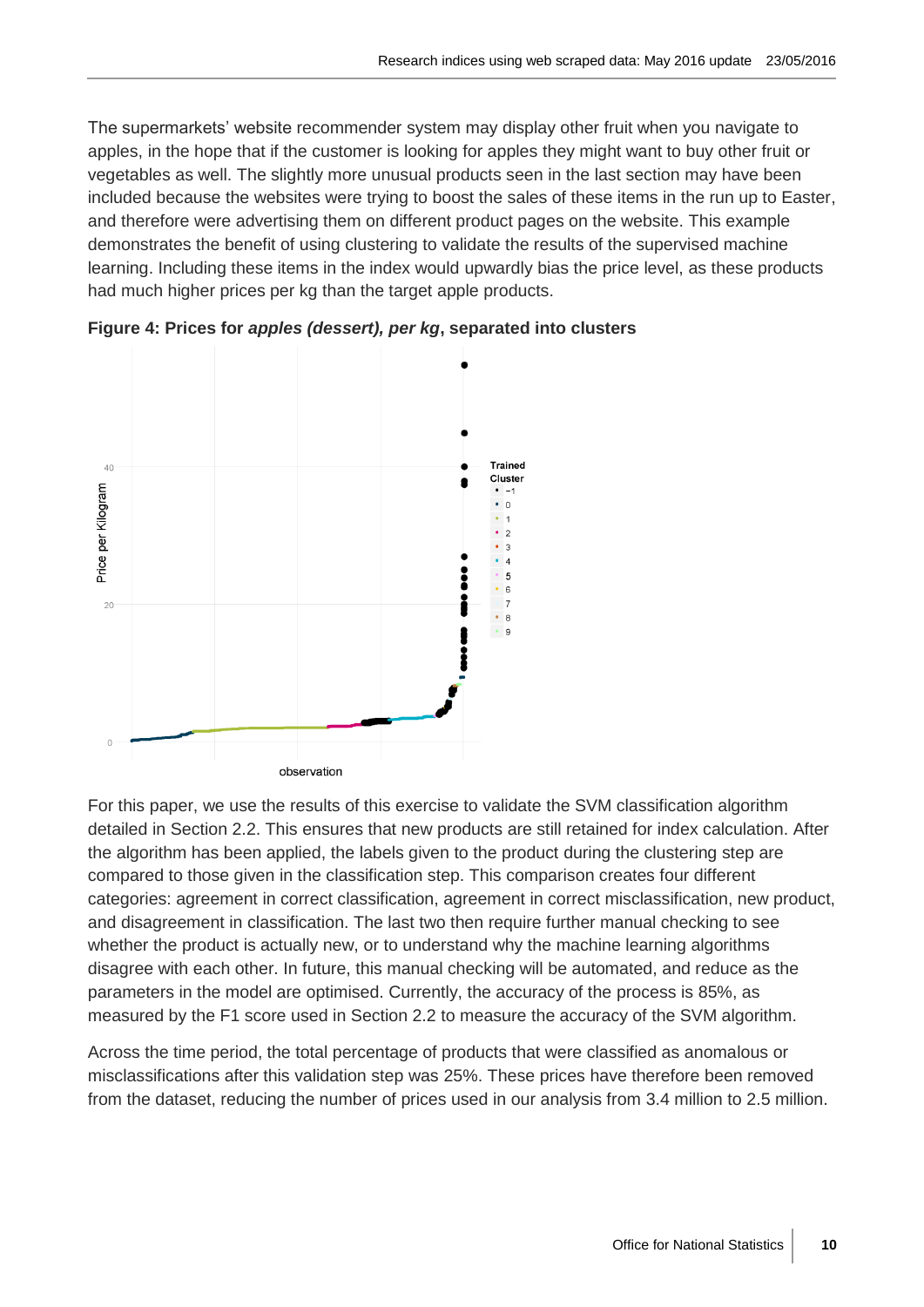While the experimental price indices calculated from the web scraped data are not discussed in detail until Section 4, it is useful to show here the impact of the cleaning process on the data, and the best way to do this is to show the effect on one of the indices. Figures 5A and B show the aggregate GEKSJ index calculated using both the raw and cleaned data. While there is little change in the Alcoholic Beverages aggregate, removing misclassifications for Food & Non-Alcoholic Beverages changes the pattern and level of the index. This is due to similar misclassifications to that already demonstrated above for the item *apples (dessert), per kg.* 



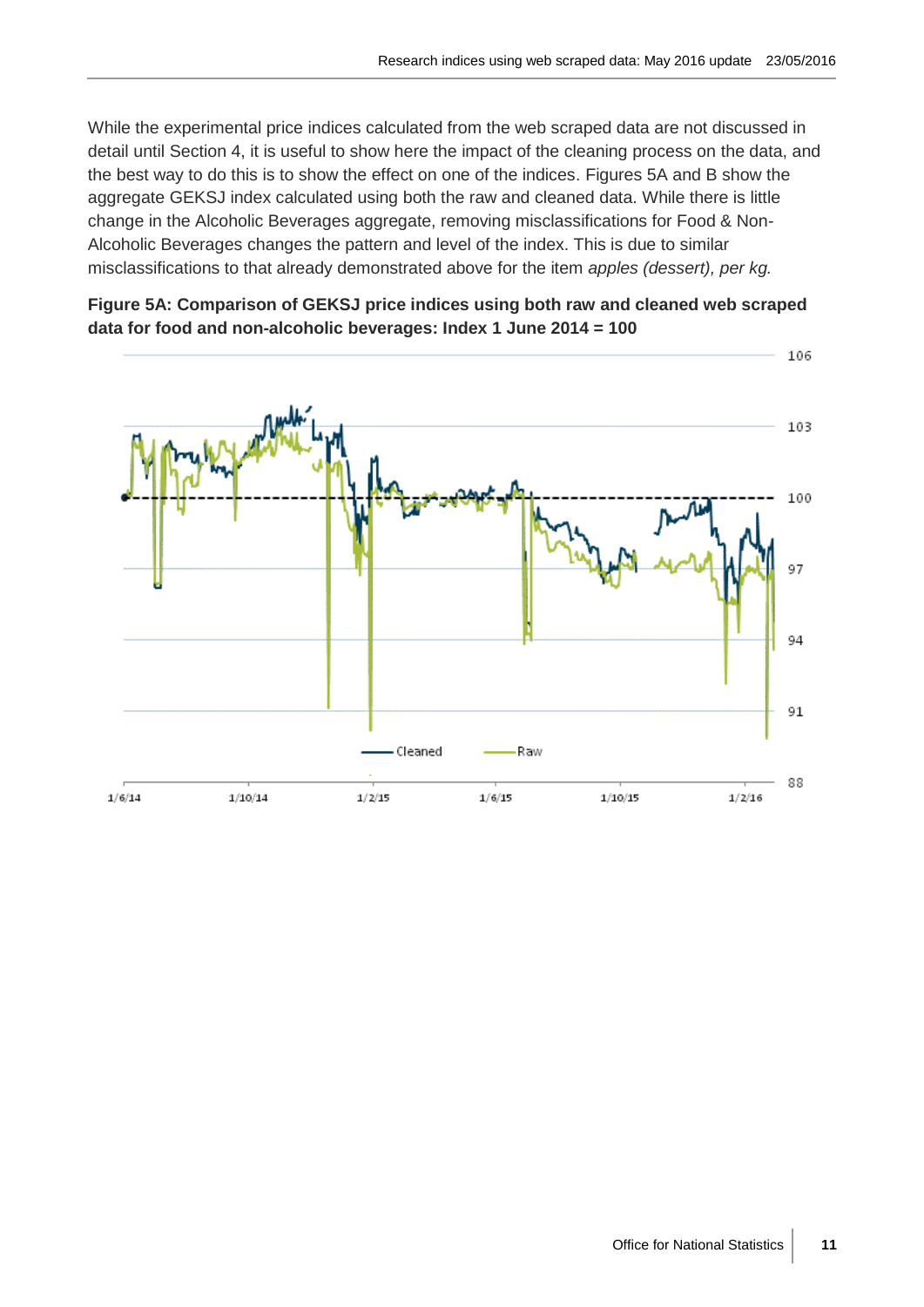

**Figure 5B: Comparison of GEKSJ price indices using both raw and cleaned web scraped data for alcoholic beverages: Index 1 June 2014 = 100**

# **2.4 Imputation**

The last stage of the data wrangling process is imputation. There are a number of reasons why there might be missing prices in the web scraped dataset: a product is no longer available, a product is temporarily unavailable (out of stock), or there was an error in the collection ("scraper break"). Where a product is out of stock or there has been a scraper break, imputation can be used to deal with temporarily missing prices.

A number of imputation methods have been tested on the web scraped dataset (Mayhew M, 2016b) and as a result the following rules have been applied to missing prices:

- 1. If a product is unavailable then a price will be carried forward for a maximum of three days
- 2. If a scraper break is identified then a price will be carried forward for a maximum of seven days
- 3. Otherwise, prices should not be imputed and if all product prices are missing from certain days, this will be shown as a dotted line in the series

Carrying forward prices performed best in the simulation study conducted in Mayhew M (2016b). This makes sense as there are relatively few price changes day to day. In fact, it can be seen that across the web scraped data set, prices only change on average every 120 days.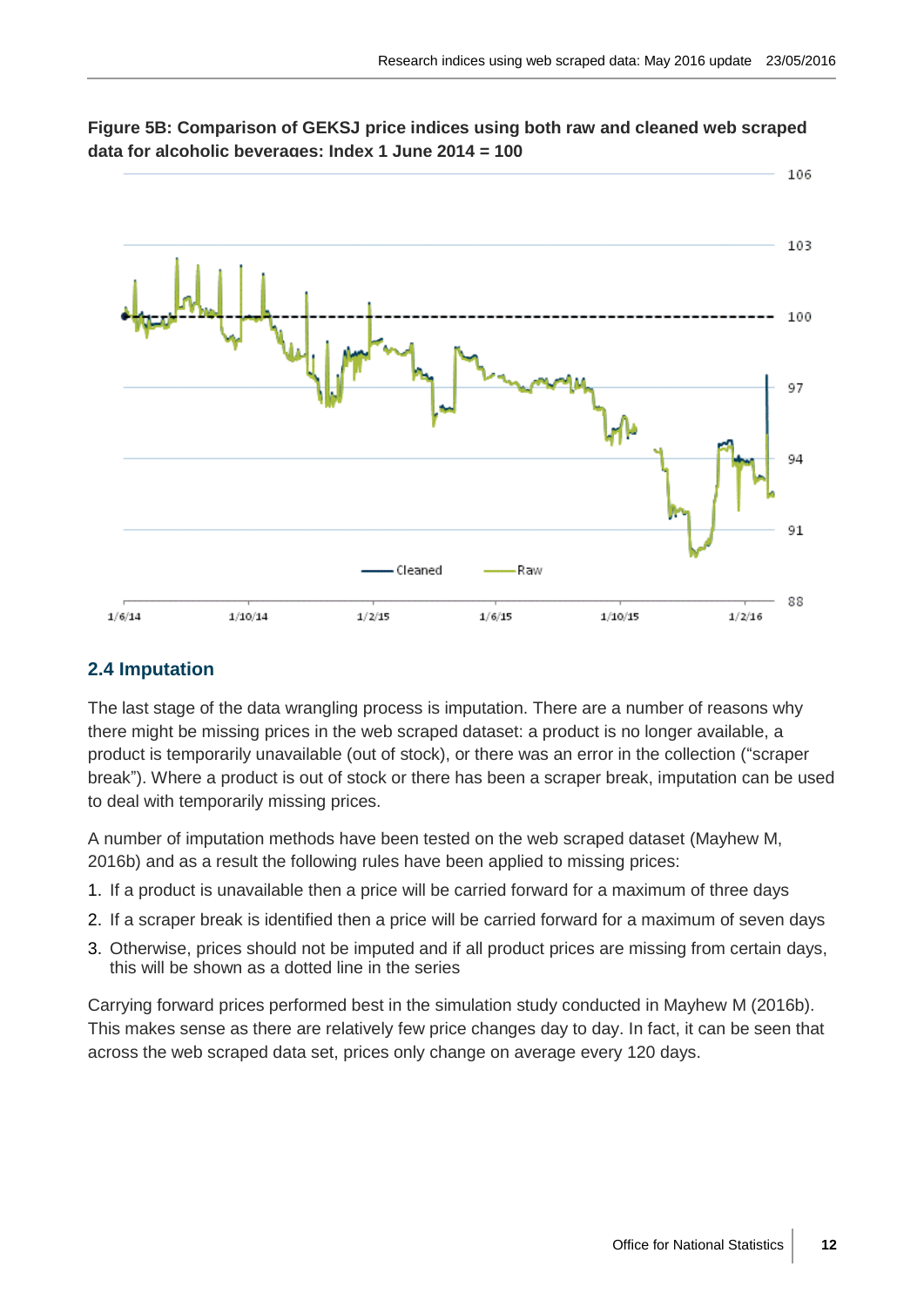Imputing missing prices in the case of a scraper break is necessary as we are compensating for not being able to collect data due to a technical issue. As set out in Box 1, the majority of scraper breaks do not last longer than 7 days, so imputation of prices in these instances helps us reduce breaks in the series. The decision to impute prices in the case of out of stock items is less clear cut. In measuring inflation, we aim to record the price of items which are available to consumers on a particular day and imputing for out of stock items may seem contrary to this. However, while the online supermarkets scraped by ONS operate national pricing policies, the stock availability is local and the ONS scrapers will only collect prices for products available in Newport and Titchfield, disregarding the stock levels in other parts of the country. The decision to impute for missing prices aims to address this, and produce a price index representative of UK prices.

As in Section 2.3, it is useful to show here the impact of the imputation process on the data, and the best way to do this is to show the effect on one of the indices. Figures 6A and B show the aggregate GEKSJ calculated using both the cleaned and imputed data. Again, for Alcoholic Beverages there is not much difference between the two sources. However, for Food & Non-Alcoholic Beverages, the imputation smoothes out irregularities in the index. This is because a missing price causes a 0 index to be recorded on that date for that product, downwardly biasing the aggregate index.

**Figure 6A: Comparison of GEKSJ price indices using both cleaned and imputed web scraped data for food and non-alcoholic beverages: Index 1 June 2014 = 100**

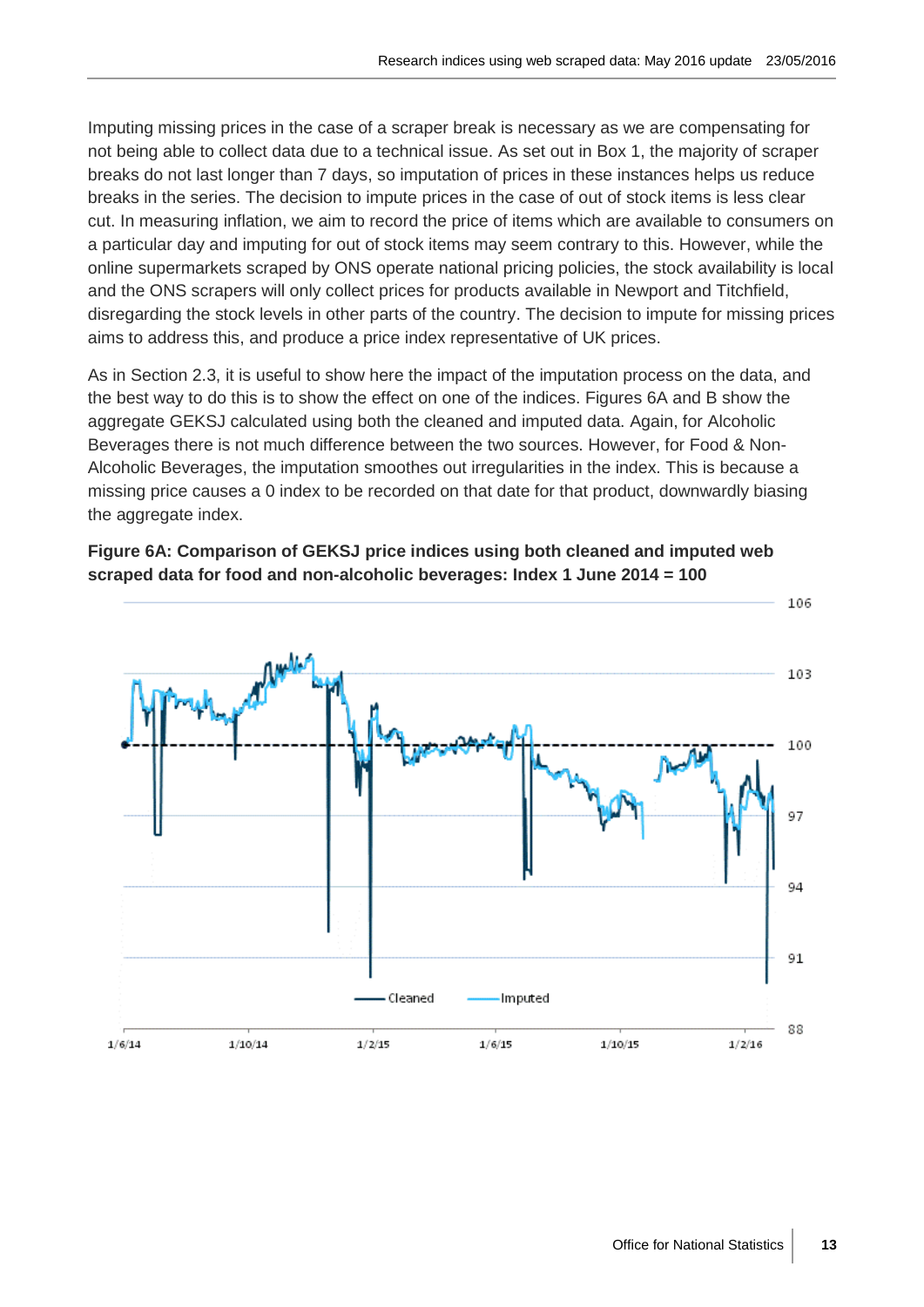

**Figure 6B: Comparison of GEKSJ price indices using both cleaned and imputed web scraped data for alcoholic beverages: Index 1 June 2014 = 100**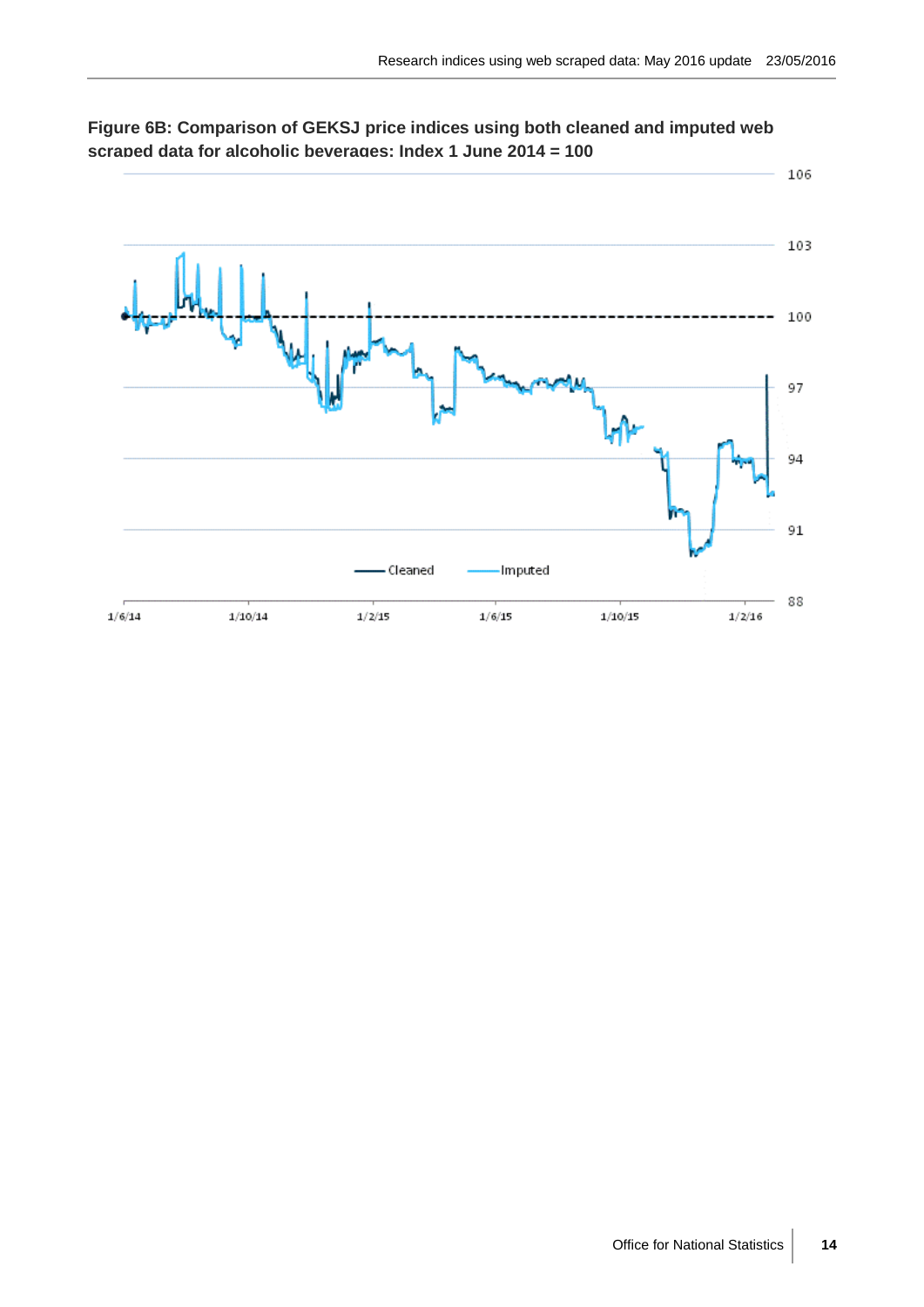## **Box 1: Scraper breaks**

Table 3 shows the frequency of scraper breaks by break length for the three online retailers, for scrapers operated from the Newport site. While we are still developing the web scraping technology, it is reassuring to see that 75% of scraper breaks last only 1 day, and apart from two major breaks, no break has been longer than a week. The majority of scraper breaks are caused by lab failures, detailed in the right hand side column. These are occasions when the servers that host the web scrapers fail due to internet outages or other IT system failures, and therefore cannot collect prices from any of the online supermarkets. The rest of the breaks are caused by changes to the websites' configuration, which means that the scrapers have to be adapted to deal with the new classification structure. These can take time to fix, and result in no prices being collected from that website in the mean time.

| <b>Break Length</b> | <b>Frequency of breaks</b> | <b>Number of</b> |                |                                            |
|---------------------|----------------------------|------------------|----------------|--------------------------------------------|
| (days)              | Sainsbury's                | <b>Tesco</b>     | Waitrose       | scraper breaks<br>caused by lab<br>failure |
| 1                   | 22                         | 15               | 16             | 12                                         |
| $\overline{2}$      | 1                          | $\overline{2}$   | 1              | 1                                          |
| 3                   | 1                          | $\overline{2}$   | $\overline{2}$ | 2 <sup>1</sup>                             |
| 4                   | 1                          | $\mathbf 0$      | $\mathbf 0$    | $\overline{0}$                             |
| $6\phantom{1}6$     | 1                          | 1                | $\overline{0}$ | $\overline{0}$                             |
| $\overline{7}$      | 1                          | 1                | $\mathbf 0$    | $\overline{0}$                             |
| 26                  | 1                          | $\mathbf 0$      | $\overline{0}$ | $\overline{0}$                             |
| 34                  | 1                          | 1                | $\mathbf{1}$   | 1                                          |

#### **Table 3: Length of Newport scraper breaks by supermarket, Jun 2014 – Feb 2016**

Notes: 1) This number is greater than the number of three day breaks in the Sainsbury's web scraper as the three day lab break is part of a longer break in the Sainsbury's web scraper.

Figure 7 shows the number of prices collected daily using the Newport scraper from each online retailer over the time period to February 2016. As well as clearly identifying the smaller sample size from Waitrose because of the infinite scrolling problem, it also paints a clear picture of where the web scrapers have broken. As well as total breaks, where no prices have been collected from any supermarket for a particular day, Figure 7 also shows where there are partial breaks in the web scrapers. In particular, the reduction in sample size for Sainsbury's from November 2015 onwards is clear. This is because Sainsbury's adjusted the structure of its website, notably increasing the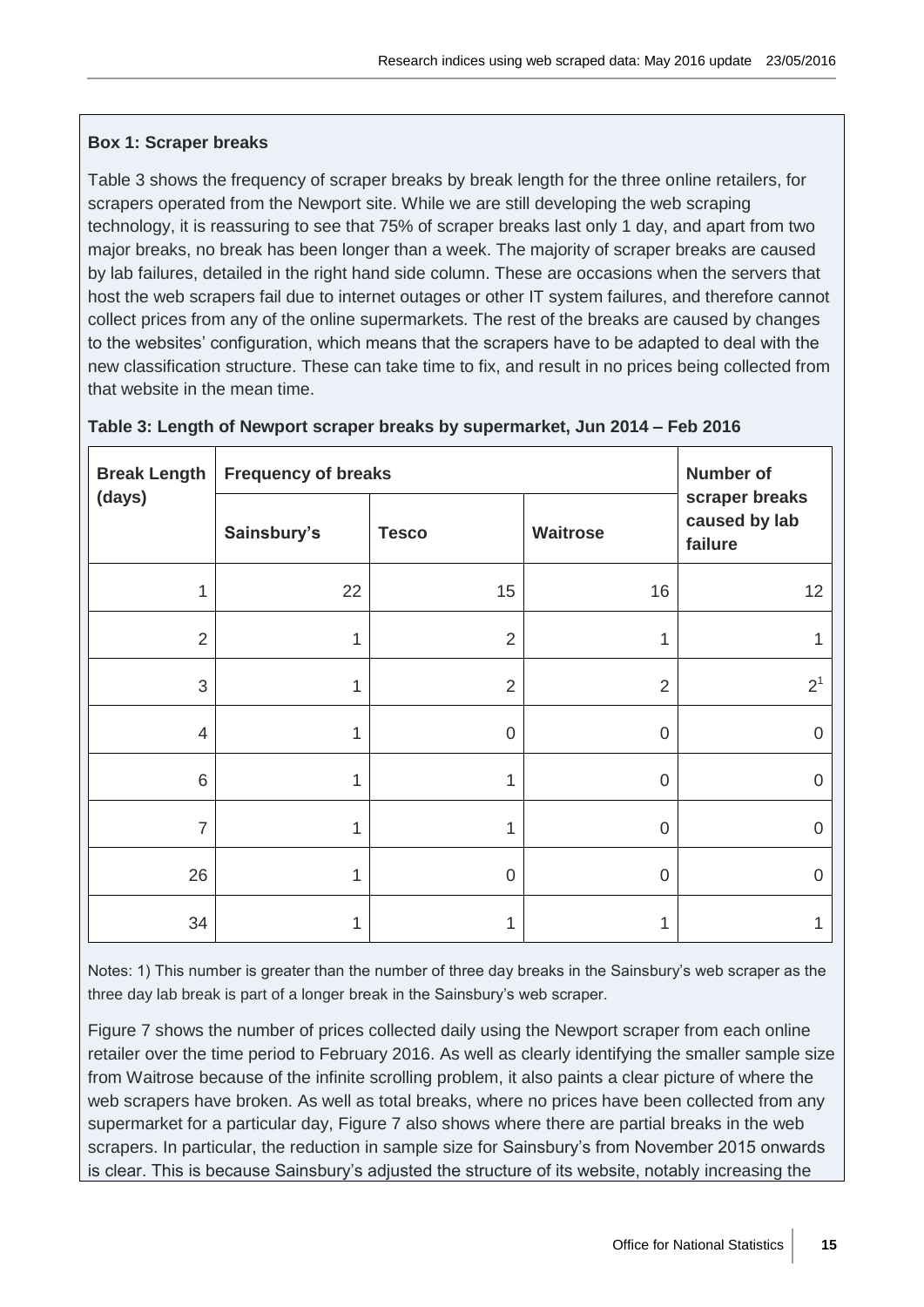use of JavaScript. The programming language used to run the scrapers, Python, is not well suited to scraping websites that contain lots of JavaScript content, and therefore since November we have only been able to scrape the first page of the Sainsbury's website (similar to the Waitrose infinite scrolling problem, detailed above).



**Figure 7: Number of price quotes collected per day using the Newport scraper, by supermarket, Jun 2014 – Feb 2016.**

These issues highlight the technical difficulties in web scraping as a method of data collection. While most of these issues can be overcome, it is difficult to continuously maintain the web scrapers given the regular changes that occur to website structure. It should be noted however that we have recently been able to solve the infinite scrolling problem on the Waitrose website, and problems on the Sainsbury's website have also been resolved. These will be reflected in the next publication.

# **3. Data limitations**

Web scraping price data clearly offers a number of benefits. It has the potential to reduce collection costs, and increase the frequency and number of products that are represented in the basket. It also has the potential to deepen our understanding of price behaviour through additional and higher frequency indices.

However, the data are different (which does not imply worse) to traditionally collected price data. This means that there are a number of limitations and caveats that should be applied to the data. These prevent conclusions being drawn on supermarket's online price behaviour or comparisons to national inflation rates.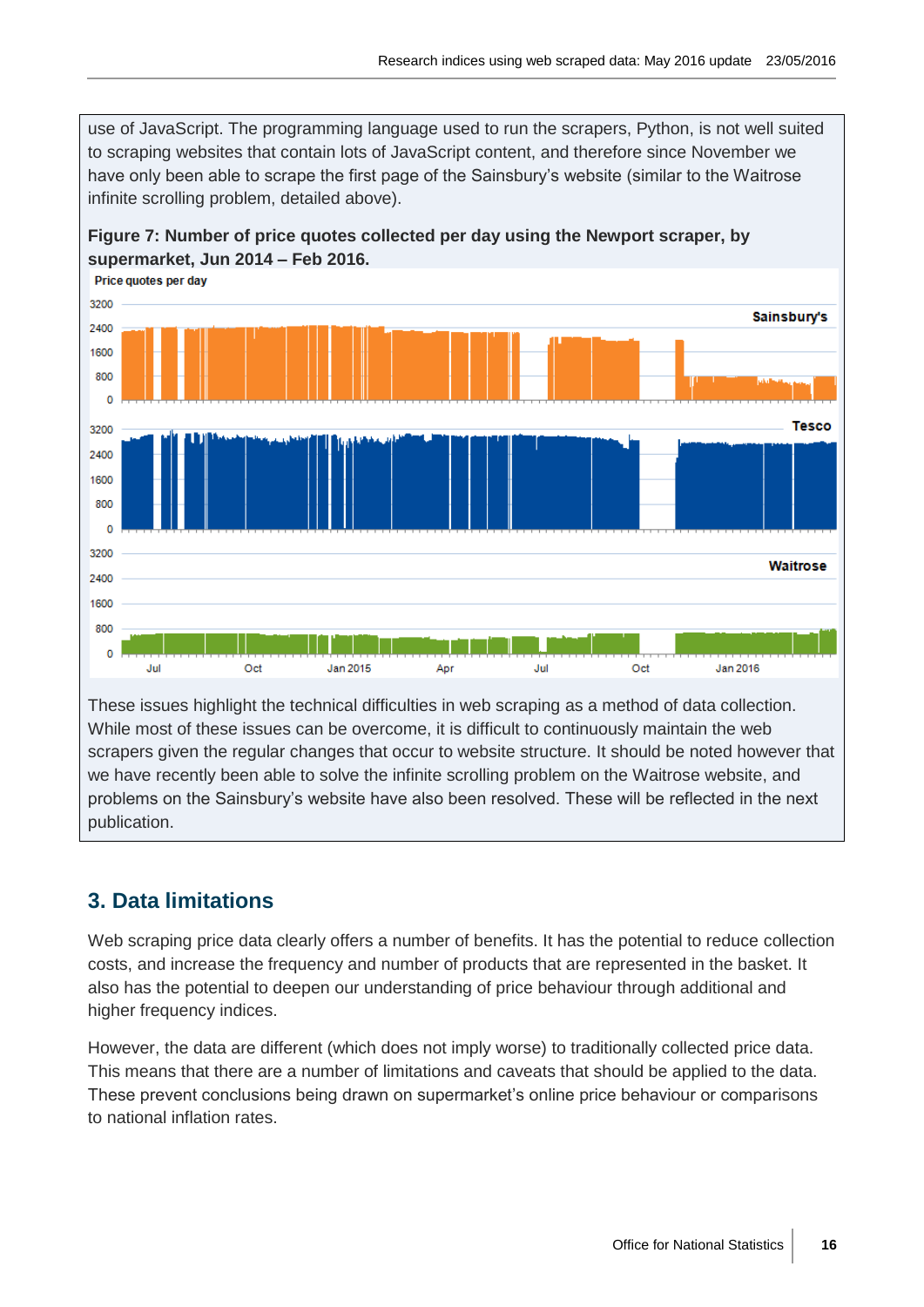This section is split into general limitations to using web scraped data, and those specific to the work that we are doing at ONS, in particular, problems that we have encountered with the web scrapers we have programmed.

General limitations to web scraped data:

- The terms and conditions for certain websites imply that web scraping may not be an acceptable use of the website. Further, it is thought that some websites use blocking technologies to prevent scraping. Therefore, prices cannot be scraped from all online retailers.
- All prices are scraped regardless of expenditure. This means that we collect the prices of all products that are available, but we do not know which products have been bought and in what quantities. This makes it necessary to treat all products equally. In traditional price collection price collectors select items that are representative of what consumers buy<sup>2</sup>, and low expenditure products would not normally be considered.
- Prices are collected daily rather than on an index day each month, as in traditional CPI collection. While the large volume of data offers many benefits in terms of increasing the number of price quotes, and decreasing the effects of outliers, this limits the extent to which comparisons may be drawn with published CPI indices.
- Products are matched across periods using product names; however, these can change over time. In traditional price collection, a price collector would easily be able to identify if a product is the same, following a change of description. Current matching methods are unable to identify description changes. Again, the volume of the data means that comparable replacements<sup>3</sup> cannot easily be found for unmatched products.
- Typically, we see very high levels of product *churn* (i.e. products coming in and out of stock) in high volume price data. This means that, for some items, sample sizes are very small. This problem is particularly acute where the methodology requires items to be matched over the length of the time series, for example in the unit price index.
- The volume of the data makes traditional cleaning methods unworkable. While work has progressed significantly on developing appropriate cleaning and classification procedures, it is still possible that there are a number of misclassifications and erroneous prices contained within the data.

Limitations to ONS web scraping process:

- Prices have only been scraped from three large stores with an online presence. By contrast, in the CPI, prices are collected across a wide range of stores from across the country. This accounts for variations in price caused by differences between regions and for different sizes of store.
- The Waitrose website has an infinite scrolling system, wherein a maximum of 24 items are listed on a page. If there are more than 24 items, these are loaded sequentially via user activation of the scroll bar. While this problem has been solved recently, the web scrapers have previously not been able to replicate this user action, and therefore this has limited the data collection to the first 24 items listed under each category for the period covered by this article.

 $2$  Price collectors use the shelf space devoted to a product, product knowledge, and engage with the retailer to identify popular items that are regularly in stock.

A product similar enough to the original that it can be considered to be the same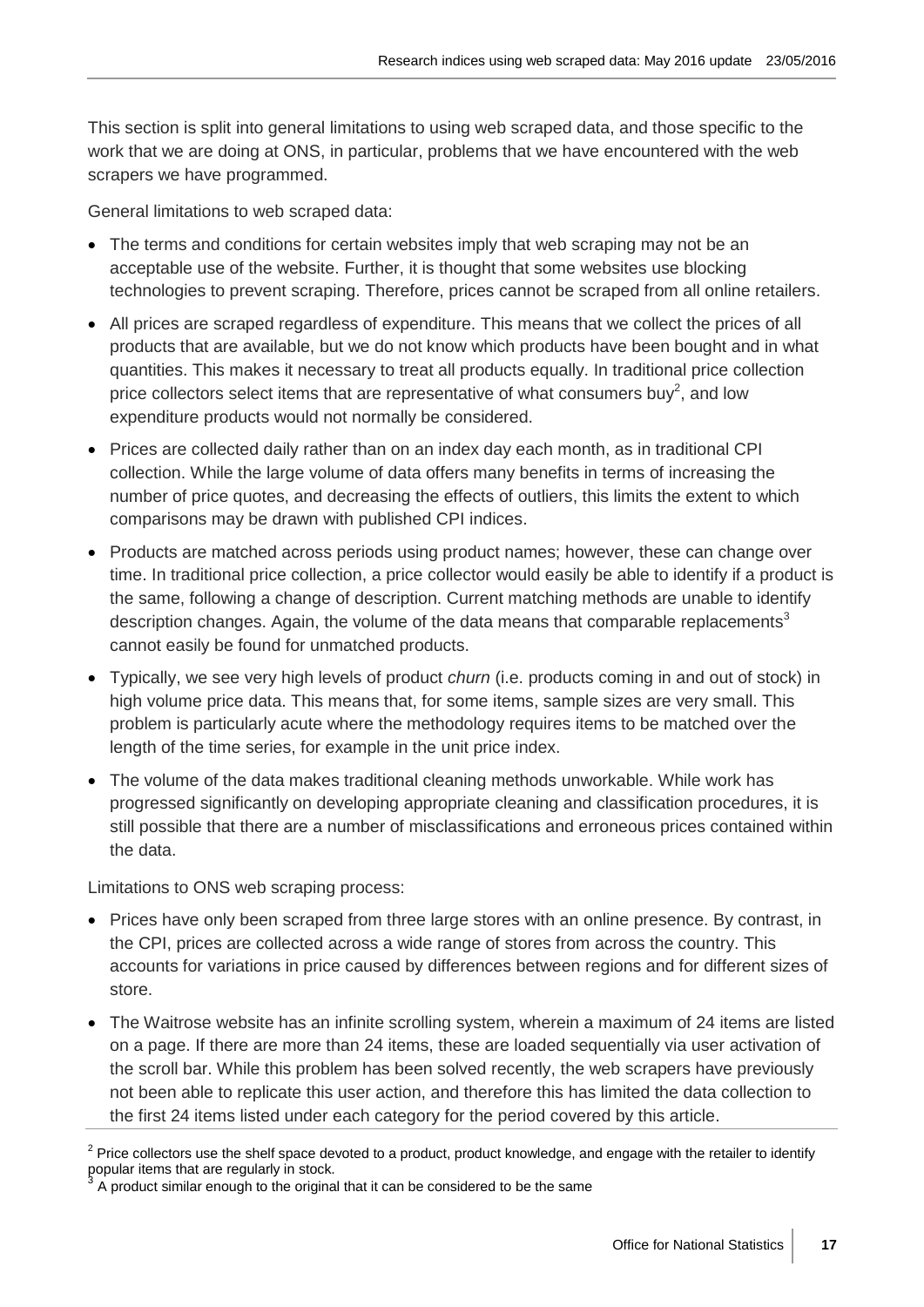• As well as the infinite scrolling problem on websites, changes to website structure and technology failures on the computers and servers we use to scrape the data can cause an interruption to the data collection, termed a 'scraper break'.

# **4. Analysis**

The web scraped data are used to construct price indices referenced to June 2014 = 100. Data before this date are not considered due to early development issues with the web scraper, which failed to collect prices on several days. While the previous articles calculated indices from the standardised price per unit (for example, the price per kilogram or price per litre), this update uses the prices given for each product. Theoretically the two should show the same price growth, although this relies on consistent recording and calculation of the standardised price. To mitigate this problem, and to align with price index number theory, it was decided to use actual prices in this update. Products are not weighted by retailer in the compilation of indices: each item price index is formed using the Jevons elementary aggregate formula. [Published CPI weights](https://www.ons.gov.uk/economy/inflationandpriceindices/articles/consumerpricesindexandretailpricesindexupdatingweights/2016) (Beeson J, 2016) are used to produce higher level aggregates of the 33 item indices.

There are many ways that web scraped price data could be compiled to form a price index. The high frequency of the data creates additional challenges in this respect. In this section, we first look at two basic methods of constructing price indices, the daily chained and the unit price index. We then move on to look at the GEKSJ, which might be more suitable for the type of high frequency data that is collected by the scrapers. Finally, we look at an index that is constructed in such a way as to make it as comparable as possible to the published CPI, although the caveats and limitations above still apply. In particular, for indices that are published on a daily and weekly basis, the gap in the data in October 2015 is caused by the scraper break, detailed in Box 1, annotated by a dotted line.

# **4.1 Daily chained and unit price indices**

The first two methods presented here are the daily chained and the unit price index. The daily chained index is constructed from bilateral daily indices, which are chained together to form a continuous index. The number of prices that can be included in the index is high because products only have to be in the sample for each pair of consecutive days. The second is a unit price index, where an average price is calculated for the period (weekly or monthly), and used to construct a direct fixed basket index. In contrast to the daily chained, only products which have a unit price in all periods can be used as a result of this fixed based model. This significantly reduces the number of prices that can be used in the calculation of the index. It also means that, in the future, the index will be subject to revisions as more periods of data become available and products drop out of the sample. The construction of these indices is covered in detail in Appendix A1.2 and A1.3.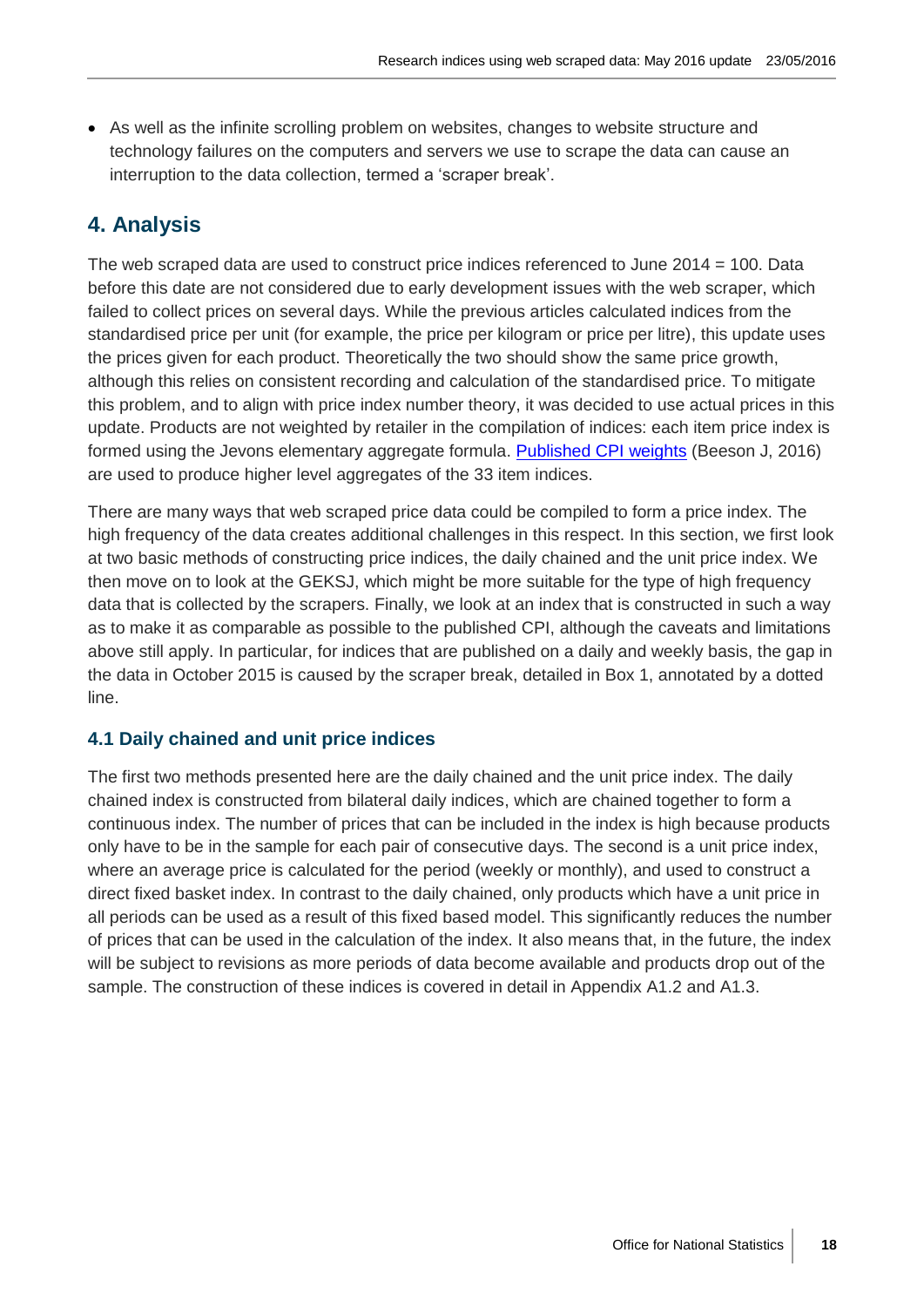Figure 8 shows the daily chained and unit price index presented on a weekly and monthly frequency. In both the daily chained and unit price index, we see that prices are, on average, decreasing for both food and non-alcoholic beverages, and alcoholic beverages. Decreasing food prices are consistent with what has been observed in the CPI, which has seen largely negative contributions from food prices over the period since February 2015. While we may not expect these indices to behave in the same way as the CPI (Section 4.3), supermarkets have been engaged in a price war since the beginning of 2015, and have therefore reduced prices accordingly to attract consumers. These indices provide evidence for this behaviour.





For both food and non-alcoholic beverages, and alcoholic beverages, prices decrease at a similar level in both the daily chained and unit price indices. For alcoholic beverages, there are some large price movements in January 2015 and January 2016 for both indices. At the item level, these changes are predominantly driven by price increases for vodka, rum and whisky. This could be in part due to the increase in alcohol prices that is generally seen in January following the Christmas sales (as measured in the CPI).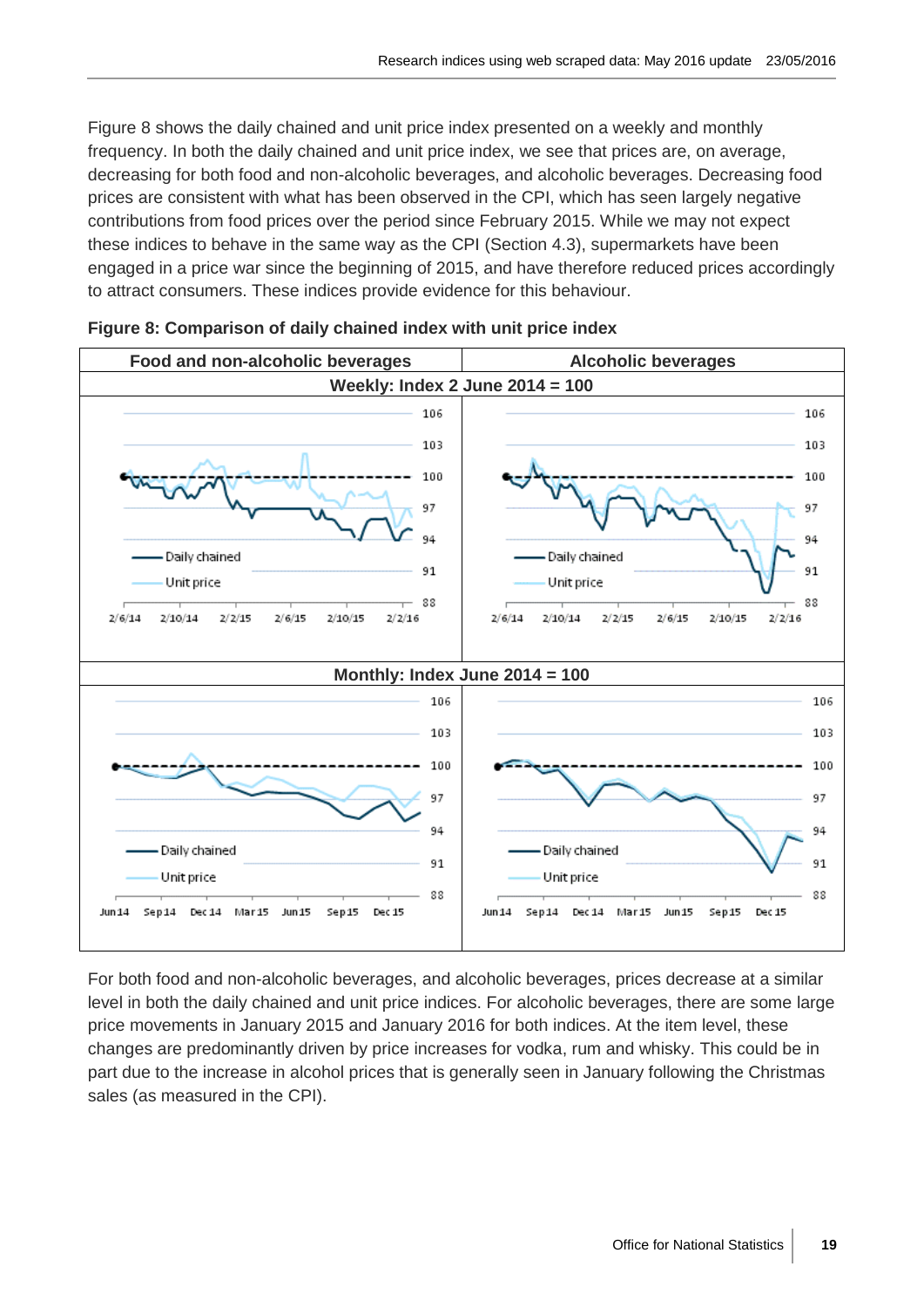The unit price index is a fixed base index, and therefore only products which have a unit price in every period are included in the index calculation (a unit price is calculated if there is at least one price in the period). This reduces the sample size dramatically. This effect increases as the frequency increases because higher frequencies mean that products need to match in more periods. Therefore, we do not calculate the unit price index on a daily basis. The basket refresh which takes place in January 2015 and January 2016 increases the sample size in line with current CPI practice. This is, essentially, rebasing the sample and therefore chain links are necessary to form a continuous time series.

Small samples are not an issue for the daily chained index, which allows us to make use of more data by matching only on consecutive days. Prices for products which come in and out of stock frequently will be better captured: products only need to be matched over two days, rather than over the whole period in the case of the fixed base unit price index. However, sub-annual chaining on a frequent basis may not be ideal. One solution to this is to use the Gini, Eltetö and Köves, and Szulc (GEKS) method for chaining. This is explored in more detail in Section 4.2 below.

# **4.2 GEKSJ index**

A GEKS index (originally proposed by Gini, Eltetö, Köves and Szulc) is one possible solution to the issues with high frequency data discussed in Section 4.1. The GEKS method essentially takes the geometric mean of all bilateral indices between the base period and the current period (see Appendix A1.3 for more detail). GEKS indices are free from chaining issues but make use of more data than the daily chained index, as prices do not have to be matched on consecutive days. Here, we use the Jevons elementary aggregate formula to calculate the price relative and therefore we refer to this approach as the GEKS Jevons price index (GEKSJ).

Since the last article, we have made improvements to the way the GEKSJ has been calculated on our system. We have also carried out further analysis on which method of imputation introduces the smallest amount of bias into the index, and have concluded that the rules discussed above in Section 2.4 are sufficient for this purpose. Therefore, the only gap in the GEKSJ time series now is due to the scraper break in October 2015.

Figures 9A and B show the GEKSJ and the daily chained price index presented on a daily frequency. In both the GEKSJ and daily chained price index, we see that prices are, on average, decreasing for both food and non-alcoholic beverages, and alcoholic beverages. Again, this is consistent with what has been observed over the period since 2015. Both indices show similar trends over time. At the item level, the level shift at the beginning of the series for food and nonalcoholic beverages between GEKSJ and the daily chained is caused by a sharp increase in the price of *yoghurt, fromage frais*.

It is notable that the GEKSJ series is more volatile than the daily chained price index for alcoholic beverages over the first half of the time series. Some of the spikes are consistent with scraper breaks for the Tesco and Sainsbury's web scrapers, and therefore the GEKSJ time series may be biased towards more expensive products from the Waitrose scraper. The daily chained may not pick up on these products because they do not appear on consecutive days, if the scraper break is only for a day.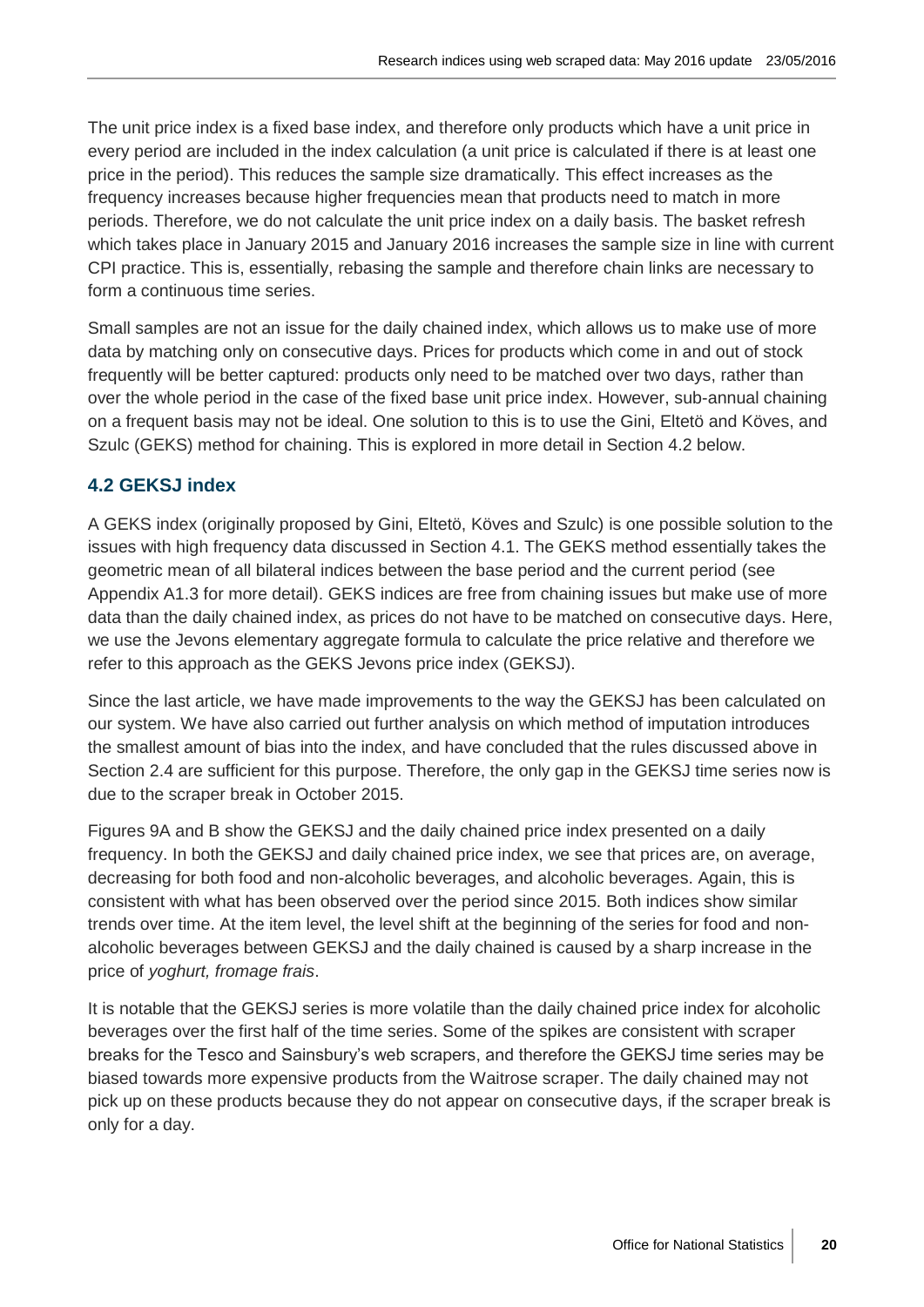



**Figure 9B: Comparison of GEKSJ and daily chained price indices for alcoholic beverages: Index 1 June 2014 = 100**

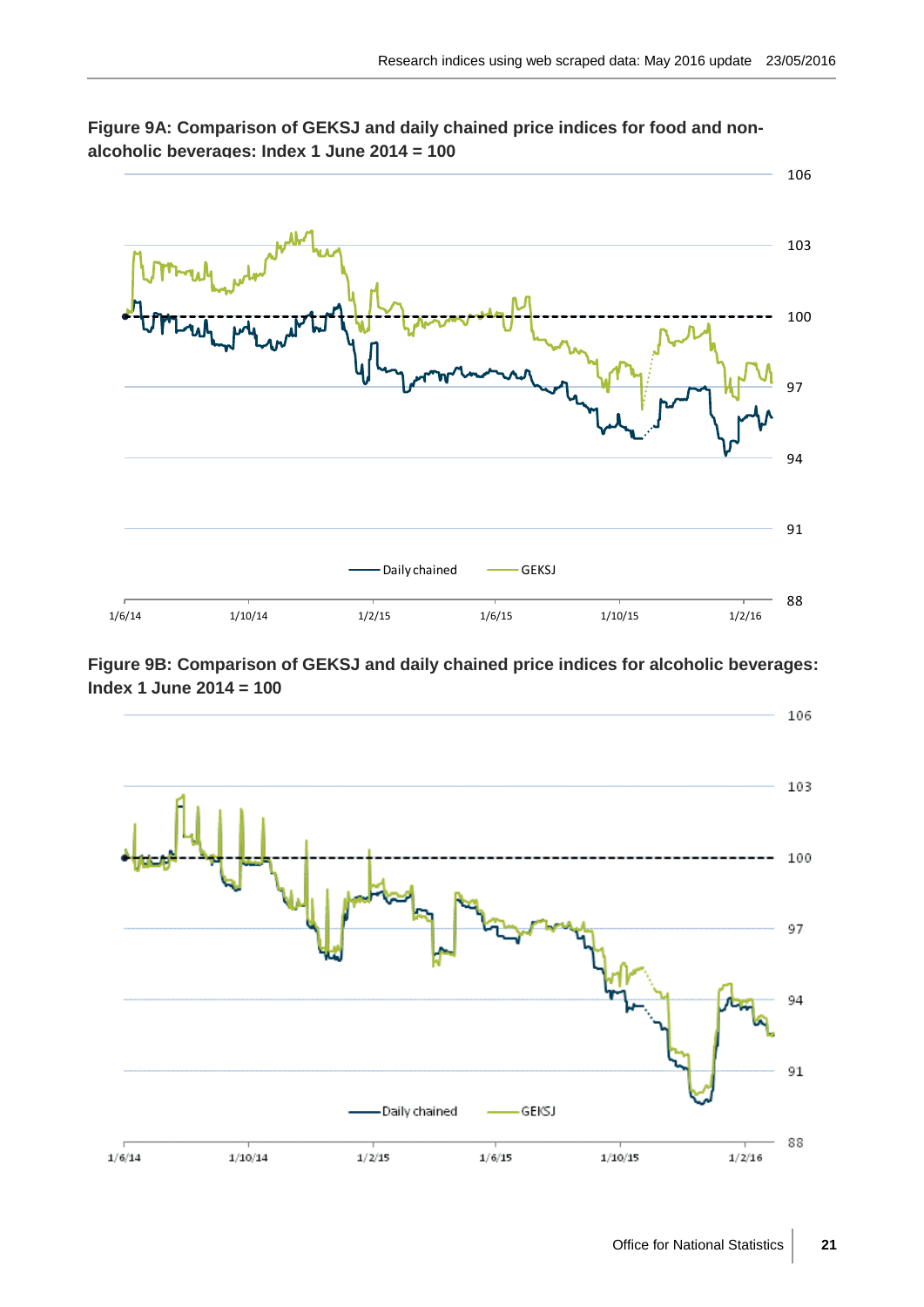At the item level, most products follow a similar trend for both the GEKSJ and the daily chained. In particular, the price for *strawberries per kg* follows a strong seasonal trend in both the GEKSJ and the daily chained, although the daily chained is at a lag and price increases over the winter months are slightly subdued compared to the GEKSJ. Seasonality in other fresh fruit and vegetables is less clear cut.

Unit price indices are also compared with the GEKSJ and daily chained index at weekly and monthly frequencies (Figure 10). For alcoholic beverages, all three indices show similar trends. There is more divergence between the GEKSJ and the daily chained, and the unit price, in the food and non-alcoholic beverages indices. The difference between the GEKSJ and daily chained, and the unit price, comes from the sample. In particular, it demonstrates the impact of including price movements for items which appear in some, but not all, of the periods. Due to the fixed base, this is not possible in the unit price index.



#### **Figure 10: Comparison of GEKSJ, daily chained and unit price index**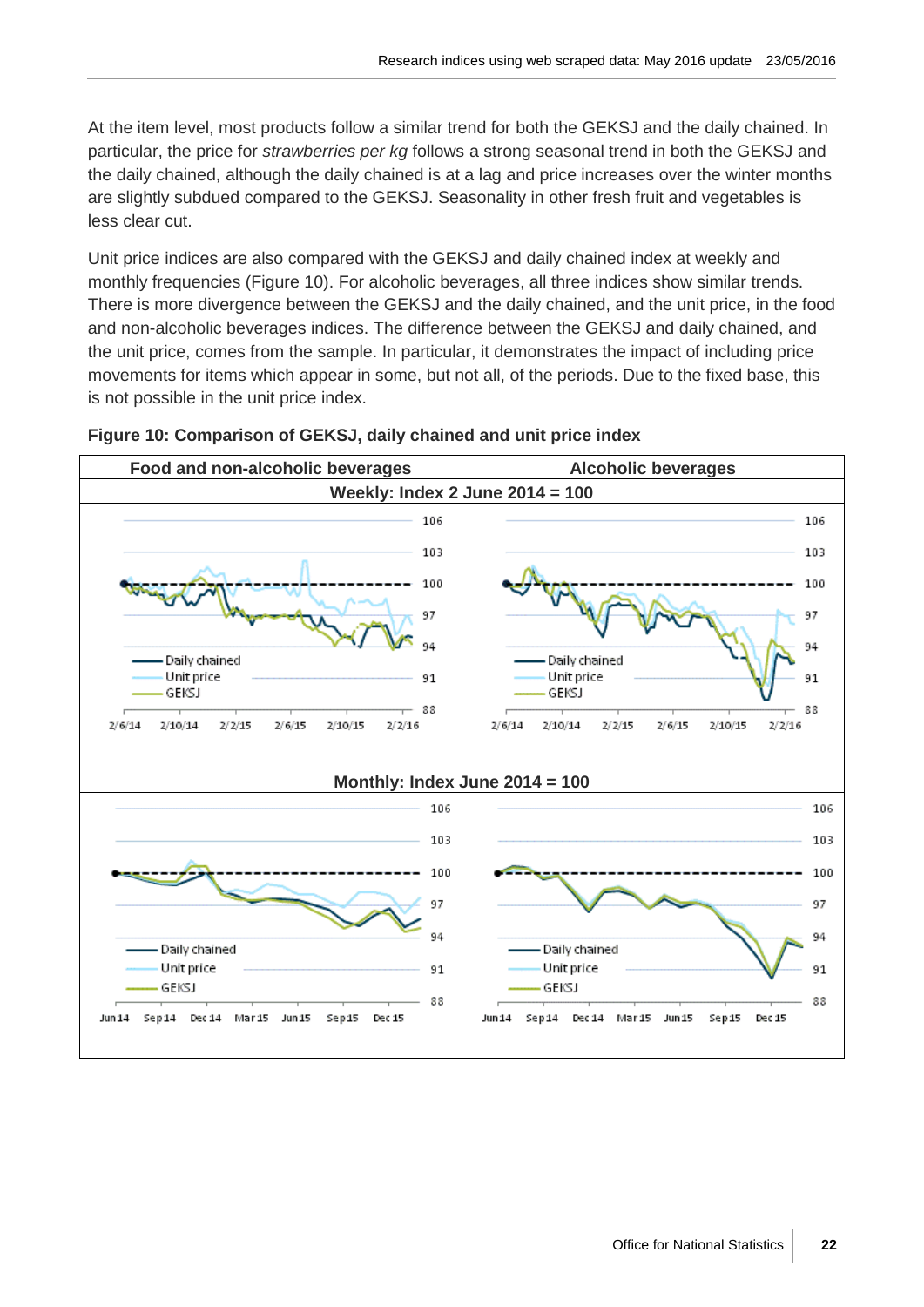Misclassifications in the data will affect a GEKSJ index at all time points. This is because a GEKS index uses all historic information to calculate the current index. A rolling window GEKS (such as the Rolling Year GEKS, or 'RYGEKS' index, proposed by Diewert WE, Fox KJ, and Ivancic L, 2011) would remove erroneous classifications once the window moves past these errors. In future publications of this research, indices will be revised as classifications improve, so this should not cause ongoing problems. We are investigating the use of a RYGEKS index, but it is still under development at this stage due to the short length of the price time series.

## **4.3 Comparison with CPI**

There are many reasons why it is not appropriate to draw direct comparisons between the price indices presented in the sections above, and the published CPI. These reasons include differences in:

- the data collection techniques,
- where the data are collected from.
- when the data are collected.
- the magnitude of data collected, and
- the different sampling techniques.

In the previous article (Breton R, et. al. 2015b), we presented a web scraped CPI that has been developed to minimise these differences and, hence, be as comparable as possible. There are, however, still limitations to the extent to which published CPI data can be compared with the web scraped CPI, which are discussed in more detail in the previous article. However, it is still a useful exercise to examine the extent to which we can use web scraped data as a possible supplement to existing data collection, and therefore in this section we update the analysis.

A special aggregate of published CPI item indices is constructed, using only the items that have been collected in the web scraping pilot. This allows us to compare the web scraped CPI with published CPI data directly. Nevertheless, despite the steps taken, we would expect the web scraped CPI and the published CPI to be different, given that many methodological differences remain.

The results for both the food and non-alcoholic beverages, and alcoholic beverages (shown in Figures 11A and B respectively), suggest similar trends within both the published CPI and the web scraped CPI. This is particularly true for the alcoholic beverages indices, which have very similar dynamics over time with the two indices matching very well between September 2014 and December 2014, and October 2015 and February 2016. Outside of these periods, the two indices continue to show similar movements, but with greater differences in the extent to which the price changes.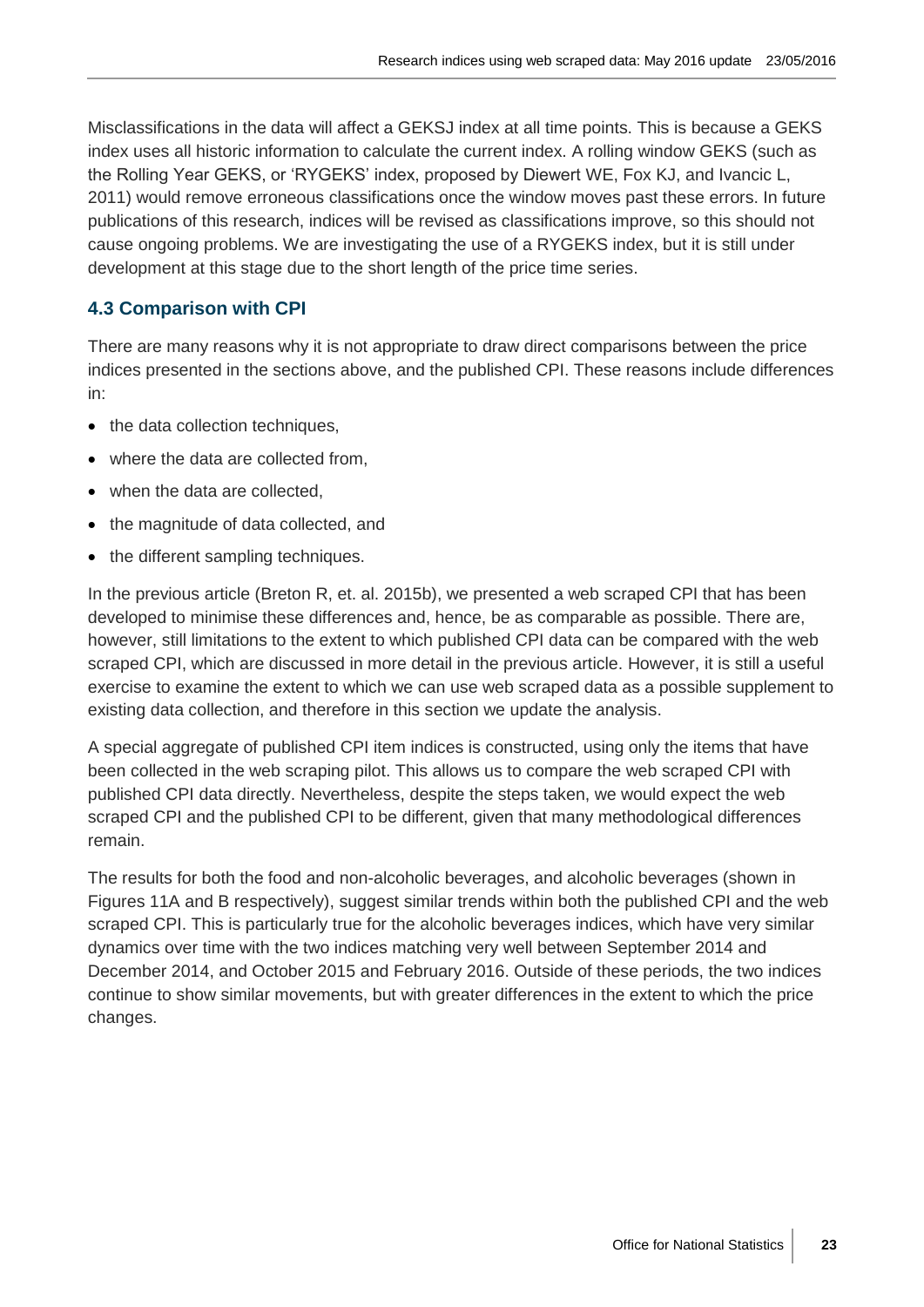

**Figure 11A: Comparison of CPI for food and non-alcoholic beverages calculated using the web scraped data and a special aggregate of the published CPI item indices: Index June 2014 = 100**

**Figure 11B: Comparison of CPI for alcoholic beverages calculated using the web scraped data and a special aggregate of the published CPI item indices: Index June 2014 = 100**



106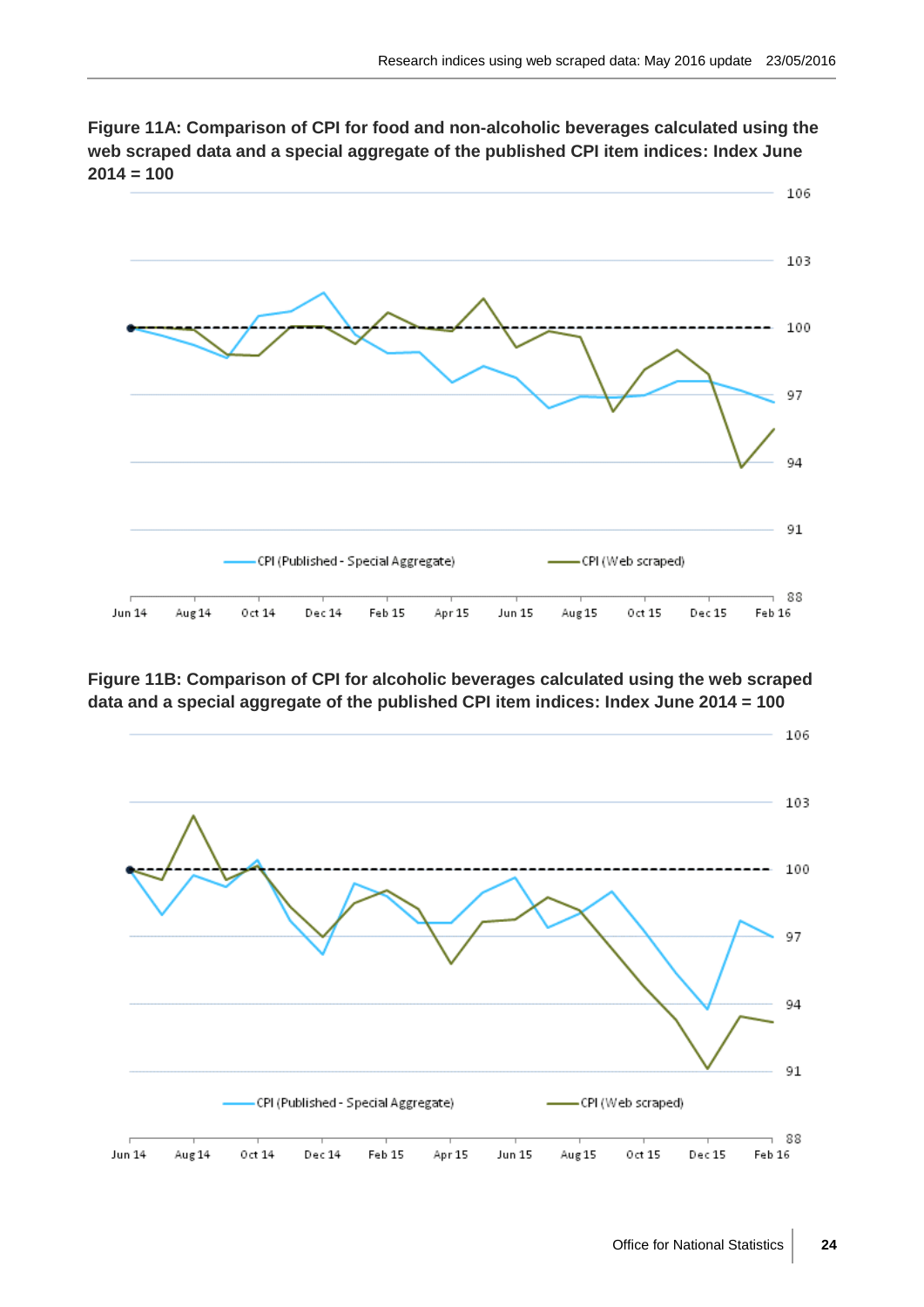In summary, there are some surprisingly strong similarities between the web scraped CPI and the published CPI results over the whole time period, despite the many differences in the collection methods. There are, however, still many problems with the web scraped data and the collection process. Further work is needed to improve our understanding of the relationship between the web scraped data and the published CPI data.

# **5. Conclusions**

Since May 2014, we have been scraping prices from the websites of Tesco, Sainsbury's and Waitrose. This represents a significant achievement in terms of developing innovative techniques to make use of alternative sources of price data. Over a period of nearly two years we have collected around 5,000 price quotes daily for 33 CPI items. This gives us access to unprecedented volumes of price data.

Since our last published update in September, we have made a number of improvements to the way we classify and clean the high volume of price data that are collected. We are now using sophisticated machine learning techniques to identify misclassified items. These results are then validated using unsupervised cluster based anomaly detection, which returns a much more accurate and reliable source of price data than that used in previous updates. Further work has also been carried out on the best method to impute prices in the case of out of stock products or failures in the web scraping technology.

However, there remain a number of limitations to using this data to construct price indices. In particular, website changes can take a number of days to fix, which therefore means continuous time series of prices data are currently unattainable. Compiling data of this nature into price indices presents a unique set of challenges to the price statistician, which must be resolved before the data can be put to effective use. The construction of basic chained daily and unit price indices demonstrates this problem. We may see differences in price levels or price dynamics depending on the choice of index compilation method or COICOP category.

The GEKSJ index is one proposed solution to high frequency index number problems. Unlike the unit price index, it makes more use of available data and follows a similar pattern to the daily chained. However, it looks to be influenced by large price changes, in particular for alcoholic beverages. This may be due to the impact of scraper breaks on the series, but further research is required to investigate this.

Finally, we also considered how the data could be used to make comparisons with CPI data. A web scraped CPI was developed for food and non-alcoholic beverages, and alcoholic beverages. These followed traditional CPI methodology as closely as possible to minimise differences due to the data collection method. In this index, we saw a similar long-term trend to published CPI data, with some differences in price movements.

This work contributes to a growing body of research into large alternative sources of price data, and its results are useful in developing methods for scanner data, as well as web scraped data. Despite the issues faced in producing price indices, web scraped data have the potential to deepen our understanding of price movements in the groceries sector in the medium term and, in the long term, improve the way prices are collected for national consumer price indices. There remains, of course, much work to be done in this area.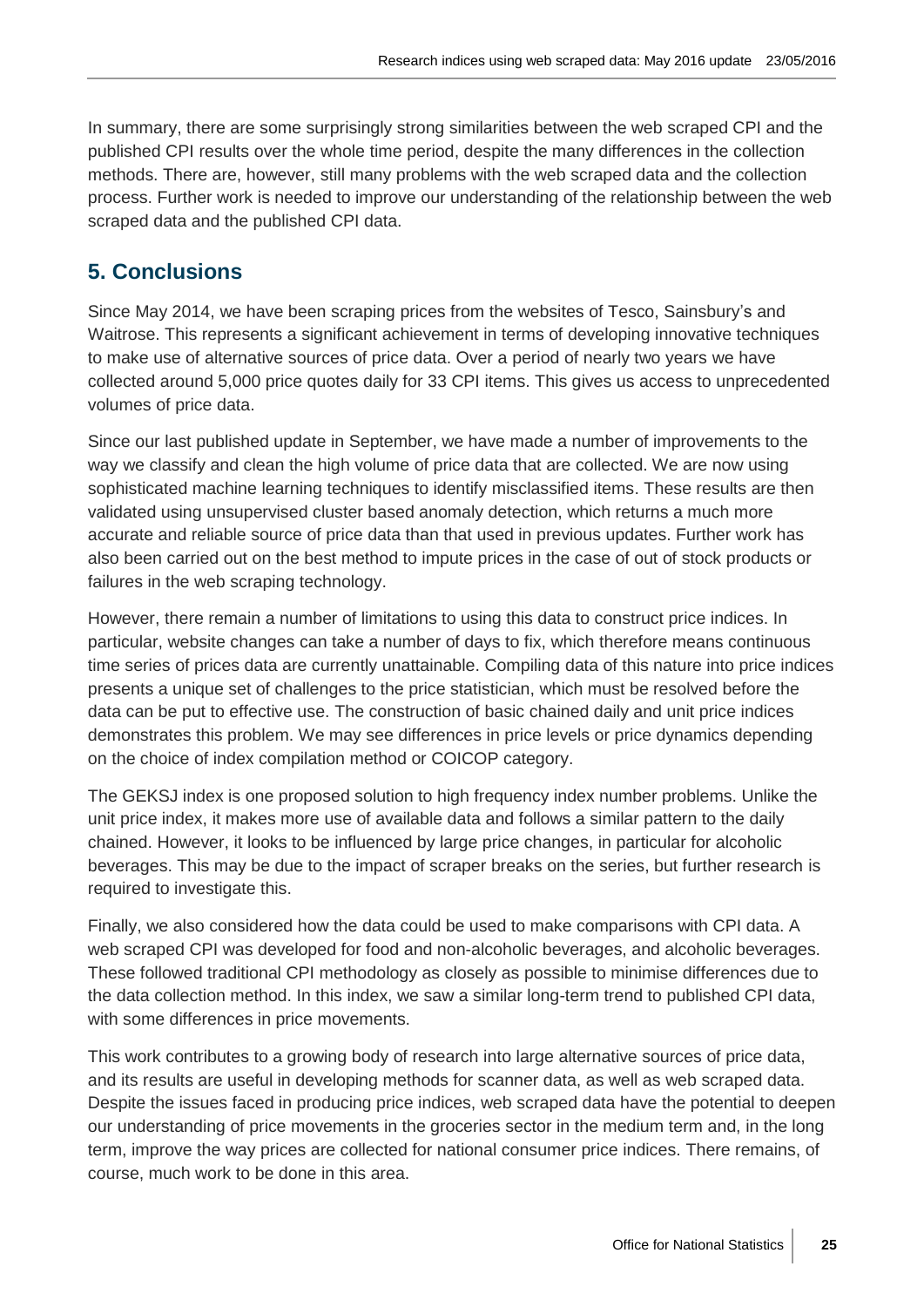# **6. Future work**

This section focuses on the planned methodological developments for ONS web scrapers in the next 6-12 months. We will continue to update price indices on an ad-hoc basis, as and when progress is made in any of the below areas.

Continuing work is also being undertaken on understanding the extent to which alternative data sources can supplement and replace the traditional collection for price statistics. This includes exploring ways to automate aspects of price collection, or assist in collection of attribute information for hedonic quality adjustment. This work will be covered in a future article.

#### **6.1 Streamlining the data wrangling process**

The current process of data wrangling is quite resource intensive and is run in many different stages (Figure 1, Section 2). Future work will aim to link these together to create an automated system that can be run in a single process. In particular, the manual checks will feed back into the training data, so the quality of training data will improve with each check. Fixed algorithms will also feed into the data extraction stage to correct for common mistakes in the data before the cleaning stages. For example, a simple check can be run to ensure the units of measurement are correct for each product.

#### **6.2 Improved cleaning and classification algorithms**

Improvements to the current algorithms used to clean and classify will also be investigated. The current clustering method used to identify erroneous prices requires manual checking to ensure that new products coming into the sample are not seen as errors. The parameters used can be optimized to ensure that these errors are reduced, as well as making improvements to the cluster matching procedure. Further improvements to the training data used for the supervised machine learning will also be made. Manual checks will also be carried out on a sample of collected data each month, to check the accuracy of the mapping process.

In addition, the web scrapers are being edited to collect retailer's product codes<sup>4</sup>. Using these codes along with the product description should help to improve the quality of matching, as well as utilizing more of the available data. We can also increase the collection of product attributes that means we can utilize more data for the purposes of matching and the formation of clusters.

#### **6.3 Additional development of scrapers**

Since the last article was published, the work plan for the web scraping project has changed to focus more on improving the current web scrapers, rather than expanding the collection to more CPI items. We have recently been able to solve the infinite scrolling problem on the Waitrose website, and problems on the Sainsbury's website have also been resolved. These will be reflected in the next publication.

<sup>&</sup>lt;sup>4</sup> Product codes can be changed over time. Old product codes can also be reassigned to new items. For this reason product codes are unsuitable as the sole identifier for matching.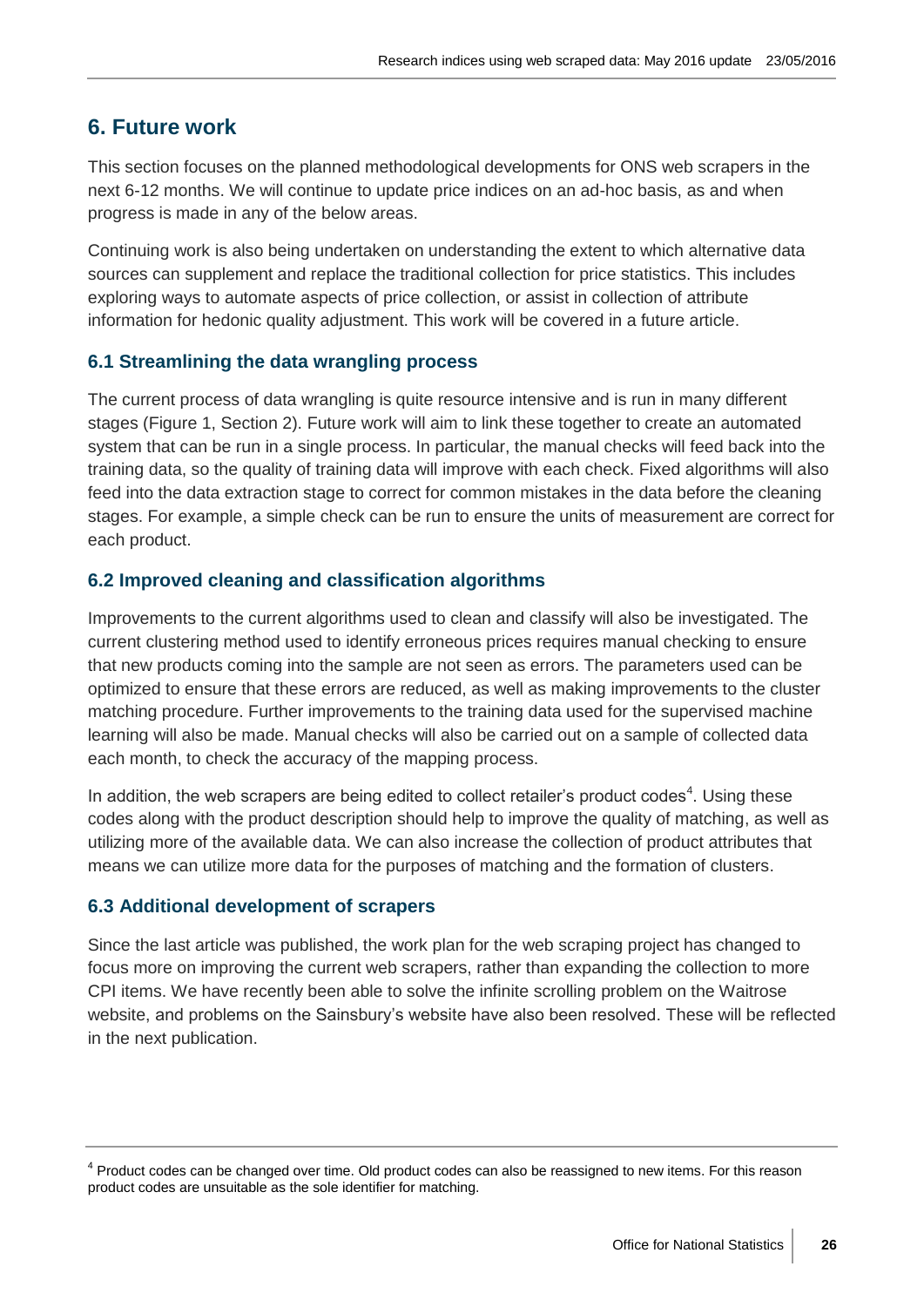# **6.4 Publication of new indices on a more timely basis**

We are currently working with ONS digital team to develop a method of publishing more timely experimental indices on the ONS website. Further, we are planning to explore the possibility of new regular outputs such as the daily indices, and what the interpretation of these should be.

# **6.5 New methodology**

We are working on a new methodology which is an alternative approach to aggregating large data sets into price indices: Clustering Large datasets Into Price (CLIP) indices. The CLIP uses all the data available by creating groups (or clusters) of similar products and calculating the price change of these groups over time. The CLIP will continue to be developed and applied to the web scraped grocery data.

We are also working with a number of academics to develop new methods of calculating price change. For example, researchers have recently built a time series model of price change using our web scraped data.

Finally, we are continuing to investigate applying existing prices methodology to our data. Research by other National Statistics Institutes such as the Netherlands and New Zealand has suggested a number of other alternative methods of calculating price indices. For example, the FEWS index (fixed effects with a window splice) has been developed in New Zealand and applied to web scraped electronics data with promising results (Krsinich F, 2014).

# **6.6 New data sources for web scraping**

ONS purchased a sample of web scraped data covering the period January 2012 – December 2014. These data cover the same 33 items, and enables us to compare our web scraped data with that scraped by a private sector company, who have been running their web scrapers for many years. Early research looks promising, and we are now in the process of purchasing more data to enable a longer comparison between the two sources.

This work will feed through into a project that looks at the different options for web scraping, in particular whether we should continue with our in-house web scrapers for grocery prices, or look to a third party to source the data in the future.

# **7. References**

Bird D, et. al. (2014): 'Initial report on experiences with scanner data in ONS', [online], [accessed 16 May 2016], available from: [http://www.ons.gov.uk/ons/rel/cpi/consumer-price-indices/initial](http://www.ons.gov.uk/ons/rel/cpi/consumer-price-indices/initial-report-on-experiences-with-scanner-data-in-ons/index.html)[report-on-experiences-with-scanner-data-in-ons/index.html](http://www.ons.gov.uk/ons/rel/cpi/consumer-price-indices/initial-report-on-experiences-with-scanner-data-in-ons/index.html)

Beeson J (2016): 'Consumer prices index and retail prices index - updating weights, 2016', [online], [accessed 16 May 2016], available from:

[https://www.ons.gov.uk/economy/inflationandpriceindices/articles/consumerpricesindexandretailpri](https://www.ons.gov.uk/economy/inflationandpriceindices/articles/consumerpricesindexandretailpricesindexupdatingweights/2016) [cesindexupdatingweights/2016](https://www.ons.gov.uk/economy/inflationandpriceindices/articles/consumerpricesindexandretailpricesindexupdatingweights/2016)

Bean C (2016): 'Independent Review of UK Economic Statistics', [online], [accessed 8 April 2016], available at: [https://www.gov.uk/government/publications/independent-review-of-uk-economic](https://www.gov.uk/government/publications/independent-review-of-uk-economic-statistics-final-report)[statistics-final-report](https://www.gov.uk/government/publications/independent-review-of-uk-economic-statistics-final-report)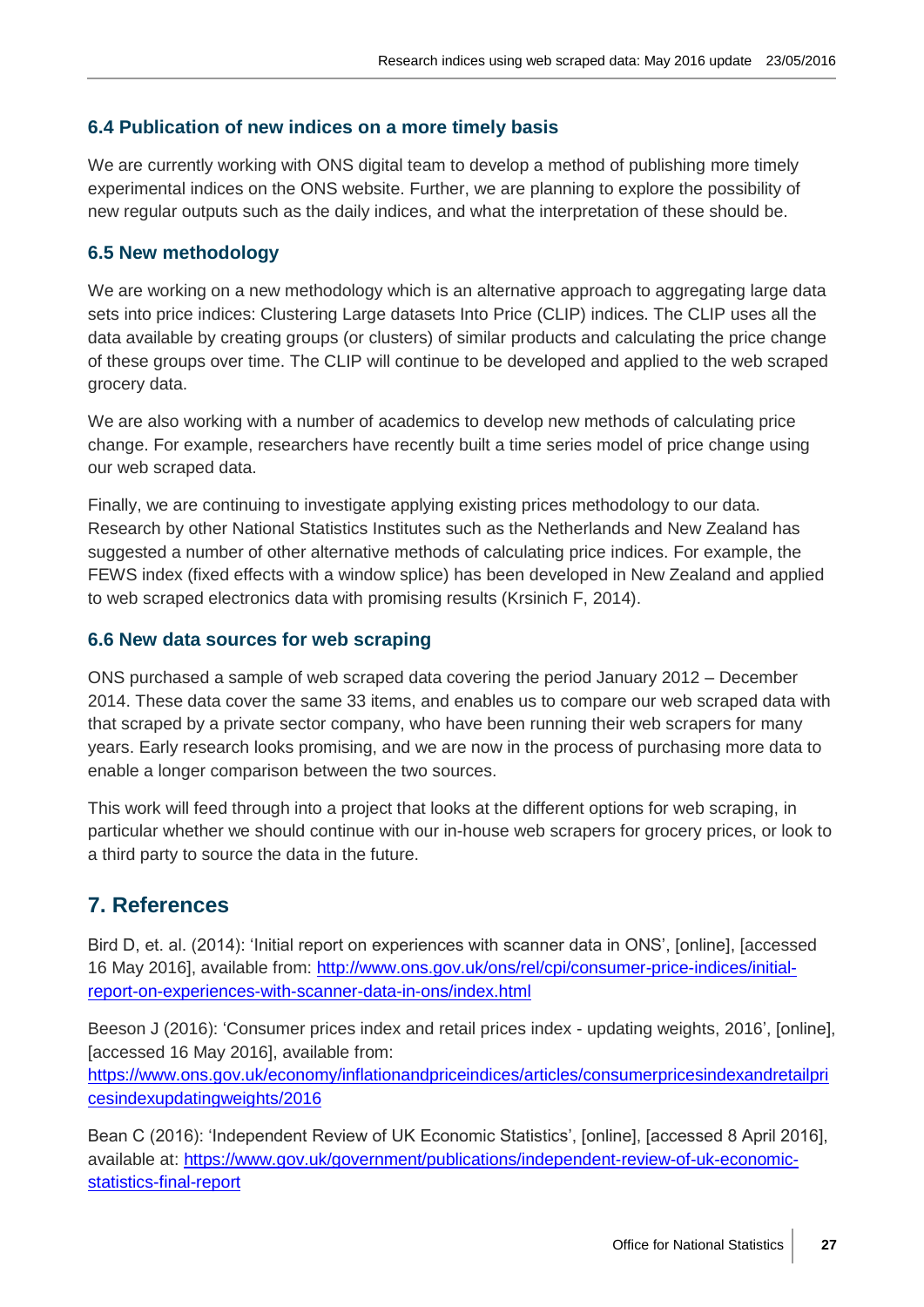Breton R, et. al. (2015a): 'Trial consumer price indices using web scraped data', [online], [accessed 8 April 2016], available at:

[http://webarchive.nationalarchives.gov.uk/20160105160709/http://www.ons.gov.uk/ons/rel/cpi/cons](http://webarchive.nationalarchives.gov.uk/20160105160709/http:/www.ons.gov.uk/ons/rel/cpi/consumer-price-indices/experimental-consumer-price-indices-using-web-scraped-data/index.html) [umer-price-indices/experimental-consumer-price-indices-using-web-scraped-data/index.html](http://webarchive.nationalarchives.gov.uk/20160105160709/http:/www.ons.gov.uk/ons/rel/cpi/consumer-price-indices/experimental-consumer-price-indices-using-web-scraped-data/index.html)

Breton R, et. al. (2015b): 'Research indices using web scraped data, [online], [accessed 8 April 2016], available at: [http://www.ons.gov.uk/ons/rel/cpi/consumer-price-indices/research-indices](http://www.ons.gov.uk/ons/rel/cpi/consumer-price-indices/research-indices-using-web-scraped-price-data/index.html)[using-web-scraped-price-data/index.html](http://www.ons.gov.uk/ons/rel/cpi/consumer-price-indices/research-indices-using-web-scraped-price-data/index.html)

Diewert WE, Fox KJ, Ivancic L (2011): 'Scanner Data, Time Aggregation and the Construction of Price Indexes', *Journal of Econometrics* 161 pp 24-35

Johnson P (2015): 'UK Consumer Price Statistics: A Review', [online], [accessed 8 April 2016], available at: [http://www.statisticsauthority.gov.uk/reports---correspondence/current-reviews/range](http://www.statisticsauthority.gov.uk/reports---correspondence/current-reviews/range-of-prices-statistics.html)[of-prices-statistics.html](http://www.statisticsauthority.gov.uk/reports---correspondence/current-reviews/range-of-prices-statistics.html)

Kantar World Panel (2016): 'Grocery Market Share, GB', [online], [accessed 12 May 2016], available at:<http://www.kantarworldpanel.com/en/grocery-market-share/great-britain>

Krsinich F (2014): 'The FEWS index: Fixed effects with a window splice; non-revisable qualityadjusted price indexes with no characteristic information', [online], [accessed 16 May 2016], available at:

http://www.unece.org/fileadmin/DAM/stats/documents/ece/ces/ge.22/2014/New\_Zealand -[\\_FEWS.pdf](http://www.unece.org/fileadmin/DAM/stats/documents/ece/ces/ge.22/2014/New_Zealand_-_FEWS.pdf)

Mayhew M, Clews G (2016): 'Using machine learning techniques to clean web scraped price data via cluster analysis', *ONS Survey Methodology Bulletin* No.75 'Article in press'

Mayhew M (2016): 'Imputing web scraped prices', [online], [accessed 23 May 2016], available at: [https://www.ons.gov.uk/file?uri=/economy/inflationandpriceindices/methodologies/imputingwebscra](https://www.ons.gov.uk/file?uri=/economy/inflationandpriceindices/methodologies/imputingwebscrapedprices/imputingwebscrapedpricesmayhewm.pdf) [pedprices/imputingwebscrapedpricesmayhewm.pdf](https://www.ons.gov.uk/file?uri=/economy/inflationandpriceindices/methodologies/imputingwebscrapedprices/imputingwebscrapedpricesmayhewm.pdf)

ONS (2014): 'Consumer price indices – technical manual', [online], [accessed 16 May 2016], available at: [http://www.ons.gov.uk/ons/rel/cpi/consumer-price-indices---technical](http://www.ons.gov.uk/ons/rel/cpi/consumer-price-indices---technical-manual/2014/index.html)[manual/2014/index.html](http://www.ons.gov.uk/ons/rel/cpi/consumer-price-indices---technical-manual/2014/index.html)

# **Appendix 1: Methodology**

# **A1 Daily indices**

For all Daily Indices, the price variable is the actual price of the product on that day.

# **A1.1 GEKSJ Jevons (GEKSJ) price index**

The GEKSJ price index for *period t* with *period 0* as the base period is defined as:

$$
P_{GEKS,J}^{0,t} = \prod_{i=1}^{t-1} \left( P_J^{0,i} \times P_J^{i,t} \right)^{\frac{1}{t-1}}
$$
 [1]

Where :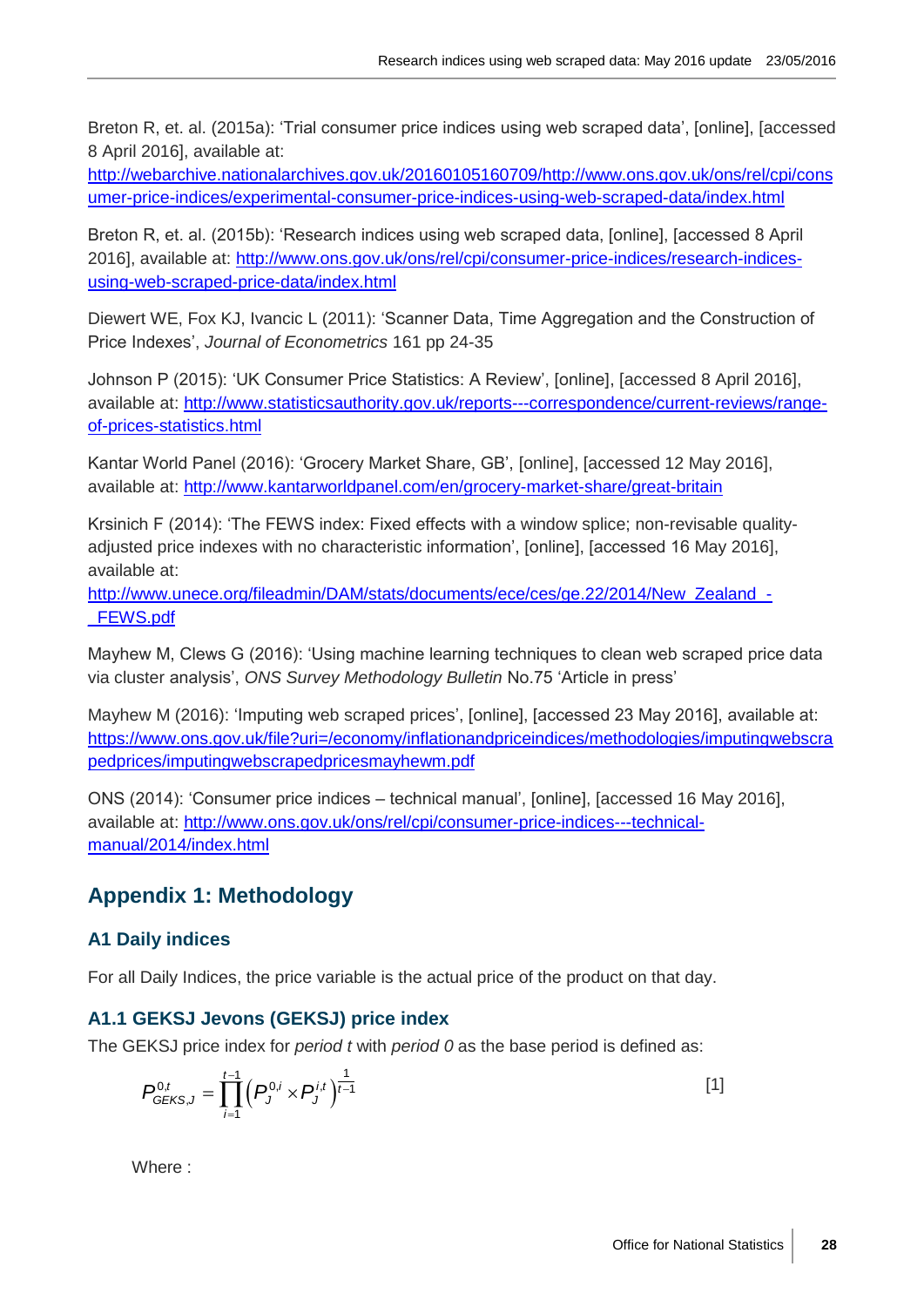is the Jevons price index in *period t* with *period s* as the base period.

That is:

$$
P_J^{s,t} = \prod_{j \in S_{(s,t)}} \left( \frac{p_j^t}{p_j^s} \right)^{\frac{1}{n_{(s,t)}}}
$$
 [2]

Where :

 $P_j^{x,i}$  is the Jewons price index in *period t* with *period* s as the base period.<br>
<br>  $P_j^{x,i} = \prod_{i \in I_{\text{c},i}} \left(\frac{p_i}{p_i^*}\right)^{\frac{1}{1+p_{i}}}$  [2]<br>
<br>
Where  $\vdots$ <br>  $P_{\text{c},i}^{x} = \prod_{i \in I_{\text{c},i}} \left(\frac{p_i}{p_i^*}\right)^{\frac{1}{1+p_{i}}}$  [2]<br>
<br>  $p_i^t$ Is the price of product *j* in *period t*  $S_{(s,t)}$ Is the set of products common to both *period s* and *period t*  $n_{(s,t)}$ Is the number of products in *S(s,t)*

So, the GEKSJ Jevons price index for period t with period 0 as the base period is the geometric mean of the chained Jevons price indices between period 0 and period t with every intermediate point  $(i = 1, \ldots, t-1)$  as a link period.

Note that the GEKSJ Jevons price index uses prices for any products that are common to each pair of periods  $(S_{(s,t)})$ .

# **A1.2 Daily Chained Jevons Price index**

The Daily Chained Jevons Price index or *period t* with *period 0* as the base period is defined as:

$$
P_{DC}^{0,t} = P_{DC}^{0,t-1} \times P_J^{t-1,t}
$$
  
= 
$$
\prod_{i=1}^t (P_J^{i-1,i})
$$
 [3]

Where :

 $P_{I}^{s,t}$ is the Jevons price index in *period t* with *period s* as the base period as defined in equation 2 above.

So, in each period, the daily chained Jevons price index for period t with period 0 as the base period is the Jevons price index for period t with period t-1 as the base period, multiplied by the daily chained Jevons price index for period t-1 with period 0 as the base period.

The daily chained Jevons price index is constructed from daily Jevons price indices, where the index for each day is based on the previous day using prices of all items common to the two periods.

# **A1.3 Unit price index**

A daily unit price index is equivalent to a fixed basket Jevons Price Index, that is: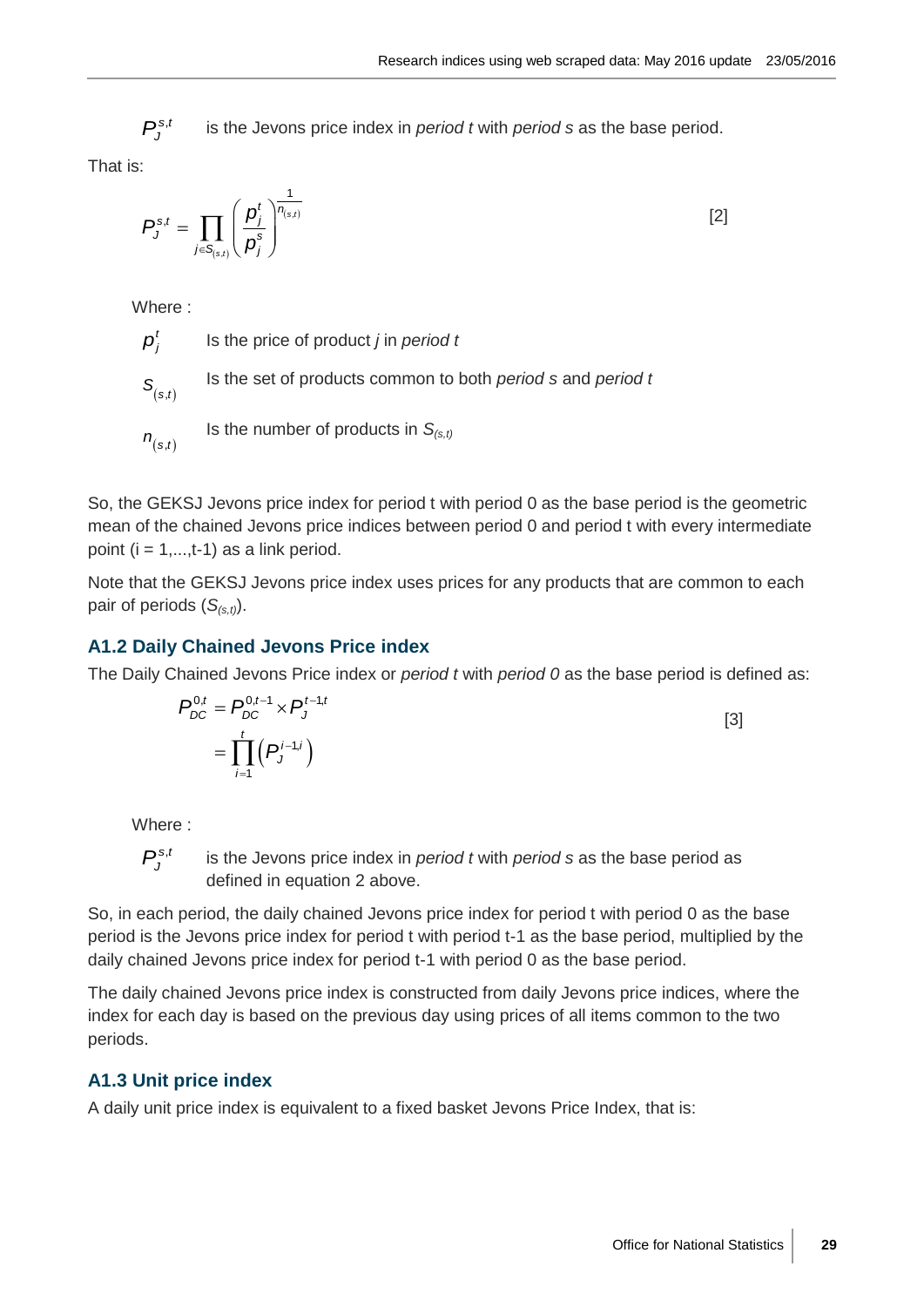$$
P_{\mathsf{UP}}^{0,t} = P_{\mathsf{J}}^{0,t}
$$
\n
$$
= \prod_{j \in \mathcal{S}^*} \left( \frac{p_j^t}{p_j^0} \right)^{\frac{1}{n^*}}
$$

[4]

Where :

 $p_i^t$ Is the price of product *j* in *period t*

 *S* Is the set of products common to all periods

 *n* Is the number of products in *S \**

So, the daily unit price index for period t with period 0 as the base period is a fixed base Jevons price index calculated using prices of all items common to every period in the defined range (a year or 6 months).

Note that for daily indices the sample is likely to be very small if not empty. We therefore do not publish on a daily basis for the unit price index.

#### **A2 Price Indices for other periodicities**

Price indices are also being calculated at Monthly, Fortnightly and Weekly frequencies.

#### **A2.1 GEKSJ price index**

The Monthly, Fortnightly and Weekly GEKSJ Jevons price indices are calculated in the same way as the Daily GEKSJ Jevons price index; however the prices that are used in equation [2] are average prices across the desired period, calculated using a geometric mean.

For example, the monthly GEKSJ Jevons price index for *month t* with *month 0* as the base period is defined as:

$$
P_{GEKS,J}^{0,t} = \prod_{i=1}^{t-1} \left( P_J^{0,i} \times P_J^{i,t} \right)^{\frac{1}{t}}
$$
 [5]

Where :

 $P_{i}^{\mathrm{s},t}$ is the Jevons price index in *month t* with *month s* as the base period.

That is:

$$
P_J^{s,t} = \prod_{j \in S_{(s,t)}} \left(\frac{\overline{p}_j^t}{\overline{p}_j^s}\right)^{\frac{1}{n_{(s,t)}}}
$$
 [6]

Where :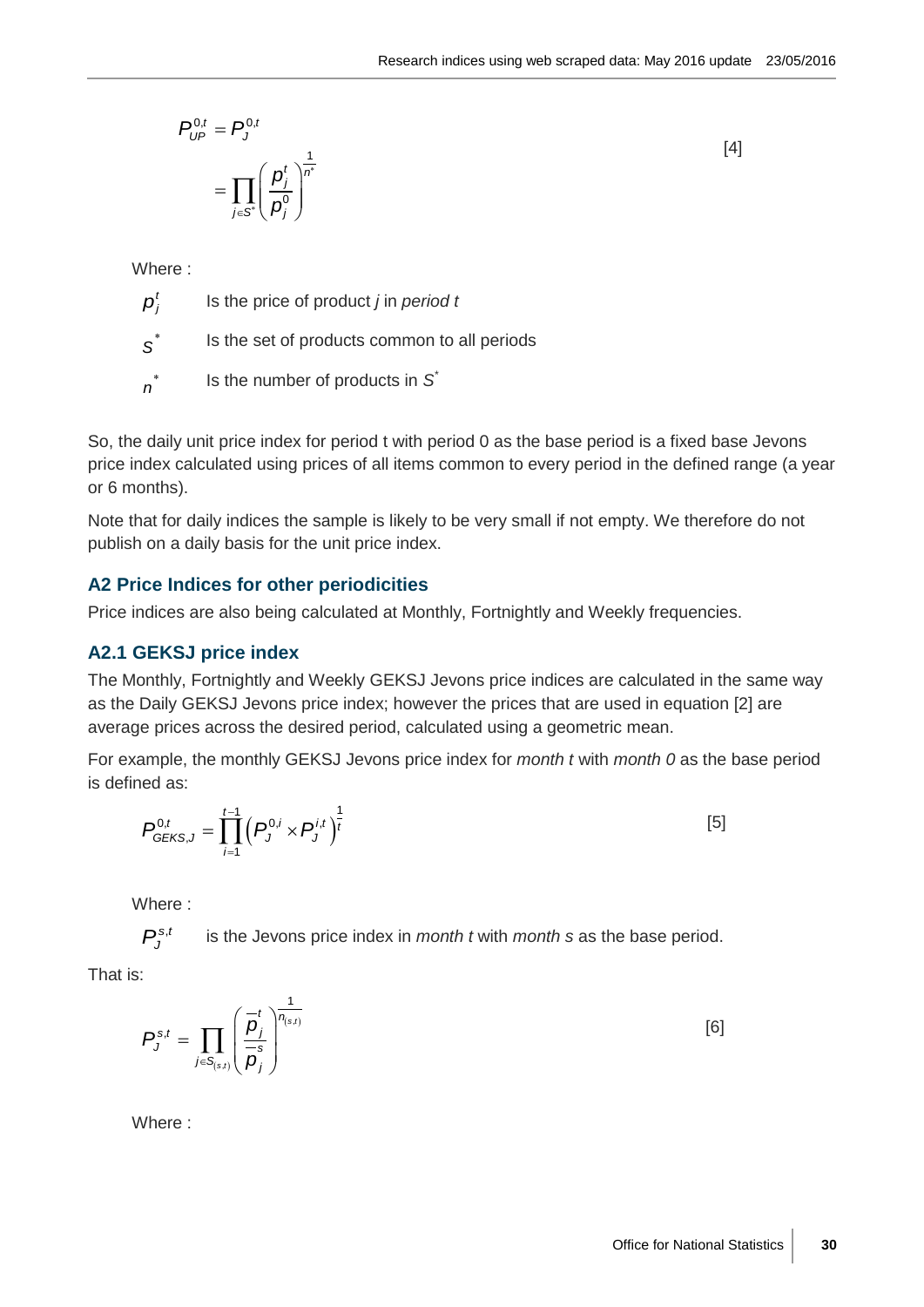$$
\overline{p}_j^t = \prod_{k \in t} (p_j^k)^{\frac{1}{n_i}}
$$
 Is the geometric mean of the n<sub>t</sub> daily prices (k = 1...n<sub>t</sub>) of product *j* in  
\n
$$
S_{(s,t)}
$$
 Is the set of products common to both *month* s and *month* t  
\n
$$
n_{(s,t)}
$$
 Is the number of products in  $S_{(s,t)}$ 

#### **A2.2 Daily Chained Jevons Price Index**

The Monthly, Fortnightly and Weekly versions of the Daily Chained Jevons Price index take the geometric mean of the value of the Daily Chained Jevons Price index across the Month, Fortnight or Week respectively.

#### **A2.3 Unit Price Index**

The Monthly, Fortnightly and Weekly unit price indices are calculated in the same way as the Daily unit price index; however the prices that are used in equation [4] are average prices across the desired period, calculated using a geometric mean. That is:

$$
P_{UP}^{0,t} = P_J^{0,t}
$$
  
= 
$$
\prod_{j \in S^*} \left(\frac{\overline{p}_j}{\frac{\overline{p}_j}{\overline{p}_j}}\right)^{\frac{1}{n^*}}
$$
 [7]

Where :

 $(p_i^{\kappa})^n$  $=\prod_{k\in t}\Bigl(\boldsymbol{\rho}_{j}^{k}\Bigr)^{\!\frac{1}{\!_{t}}}$  $\boldsymbol{p}_j^t = \prod_{j} \left( \boldsymbol{p}_j^k \right)^{\frac{1}{n_t}}$  $\overline{\rho}_j^t = \prod_{k \in t} \left( \rho_j^k \right)^{\frac{1}{n_t}}$  is the geometric mean of the n<sub>t</sub> daily prices (k = 1...n<sub>t</sub>) of product *j*<br>in *month t* in *month t S* Is the set of products common to all periods *n* Is the number of products in *S \**

#### **A3 CPI (using web scraped data)**

#### **Sampling by index day**

The CPI collection takes place on the second or third Tuesday of every month. To emulate this, web-scraped data is sub-setted on these dates.

#### **Classification problems**

The web scrapers collect all products under a supermarket's product classification; for example, the scraper will navigate to 'Whisky' on the supermarket's website and then collect all the products under this classification. Unfortunately, the supermarkets frequently put other products under 'Whisky', such as Rum. This is a common issue across the supermarket categories. For these series, the misclassifications were removed using the experimental automated machine learning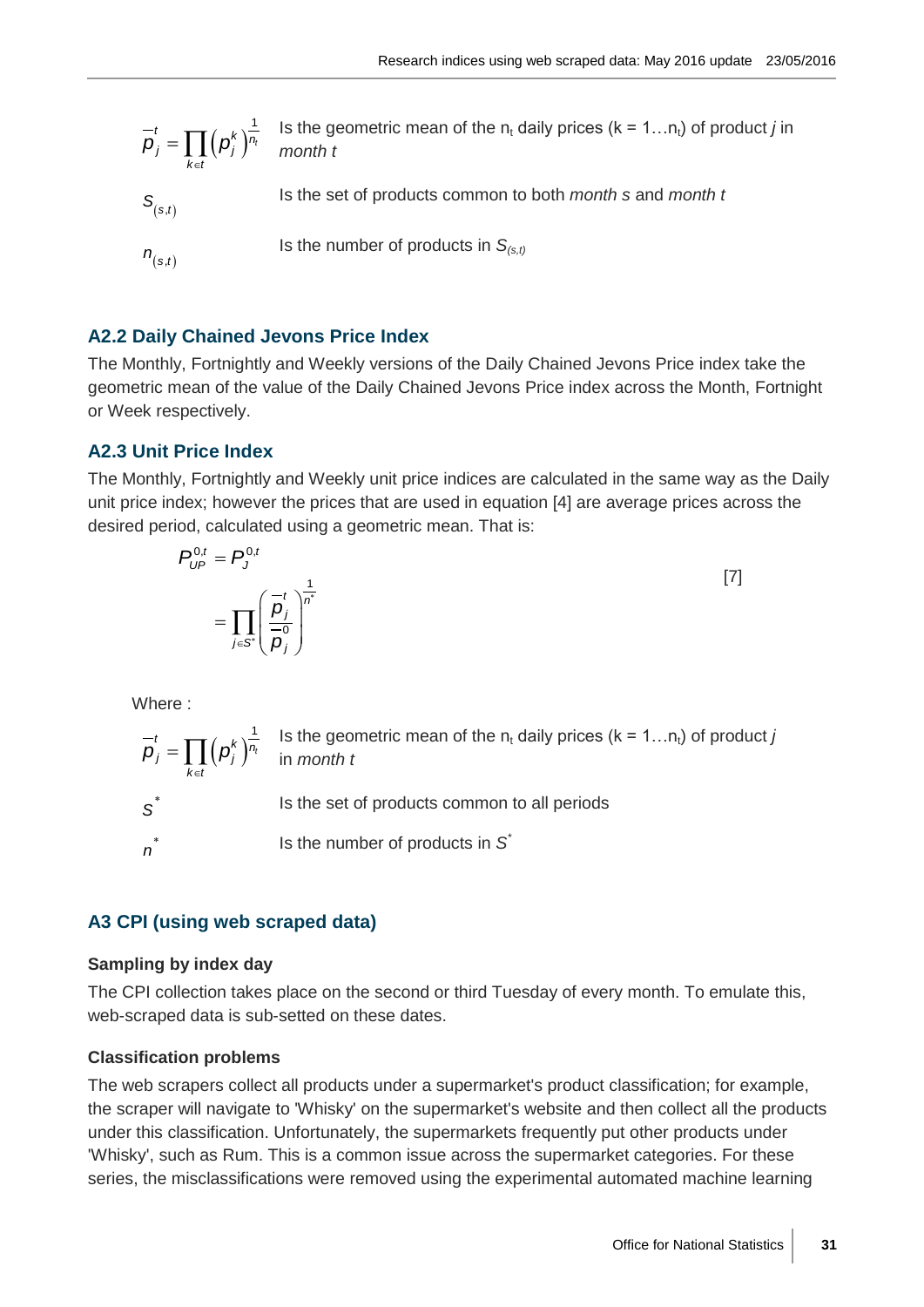algorithm discussed in section 7.1. The classification was then checked manually for this sample to ensure accuracy.

#### **Basket update**

The CPI basket of goods and services is updated once a year in February, and the associated weights above item level are updated once a year in January. To emulate this process the same approach is taken with the web scraped CPI.

#### **Tracking products through time**

In an attempt to emulate the CPI local collection, each specific web scraped product collected from a specific retailer is followed from one month to the next. This restricts the web scraped products used to those that have been collected every month (for the 2014 and 2015 baskets separately). If a product is considered to have missing data, then it is not used in index construction. This enables every product to be followed. It is important to note that this approach effectively retrospectively matches products across time, and it will result in revisions as more time periods are included. This approach is not employed in the production of the CPI.

#### **Missing data**

In order to increase the number of products that can be followed through time, a variety of techniques are employed to handle missing data. These approximate current CPI processes for handling missing data as closely as possible. This also increases the sample size and reduces the probability of Not Missing At Random (NMAR) products introducing bias into the sample. These techniques are:

- *Product description. P*roduct descriptions collected by the web scraper are used to follow items through time. However, supermarkets make regular changes to their product descriptions, and this does not necessarily imply a change in the products quality, function or appearance. To reduce the number of times this occurs, any unnecessary words within the product description are removed; for example, the shop's name.
- *Collect across three days.* [The Consumer Price Indices Technical Manual](http://www.ons.gov.uk/ons/rel/cpi/consumer-price-indices---technical-manual/2014/index.html) (ONS, 2014) states that, "in practice, local collection for the CPI, CPIH, RPI and RPIJ is carried out on the day before and day after Index Day as well as Index Day, as it is not practically possible to collect every price in one day. If it is not possible to collect a product on index day, the CPI collection would collect on the next day" (apart from fresh fruit and vegetables, which are always collected on index day itself). For the web scraped data, when a product is not collected on index day, the product is searched for the day after Index day, and then the day before index day.
- *Comparable replacements.* [ONS](http://www.ons.gov.uk/ons/rel/cpi/consumer-price-indices---technical-manual/2014/index.html) (2014, p.32) also states that, "if a chosen product is temporarily out of stock, no price is recorded and a T code is used. If it is out of stock for three consecutive months, the collector should choose a replacement product which matches the item description". The replacement product chosen by the CPI price collectors are as similar as possible to the original item chosen in that store.

A similar process using big data techniques is put in place for the web scraped data. When a product is not available on either index day, the day after index day, or the day before index day, a comparable replacement is identified within the same category of product, and from the same supermarket, from these three days. The replacement can be selected from the pool of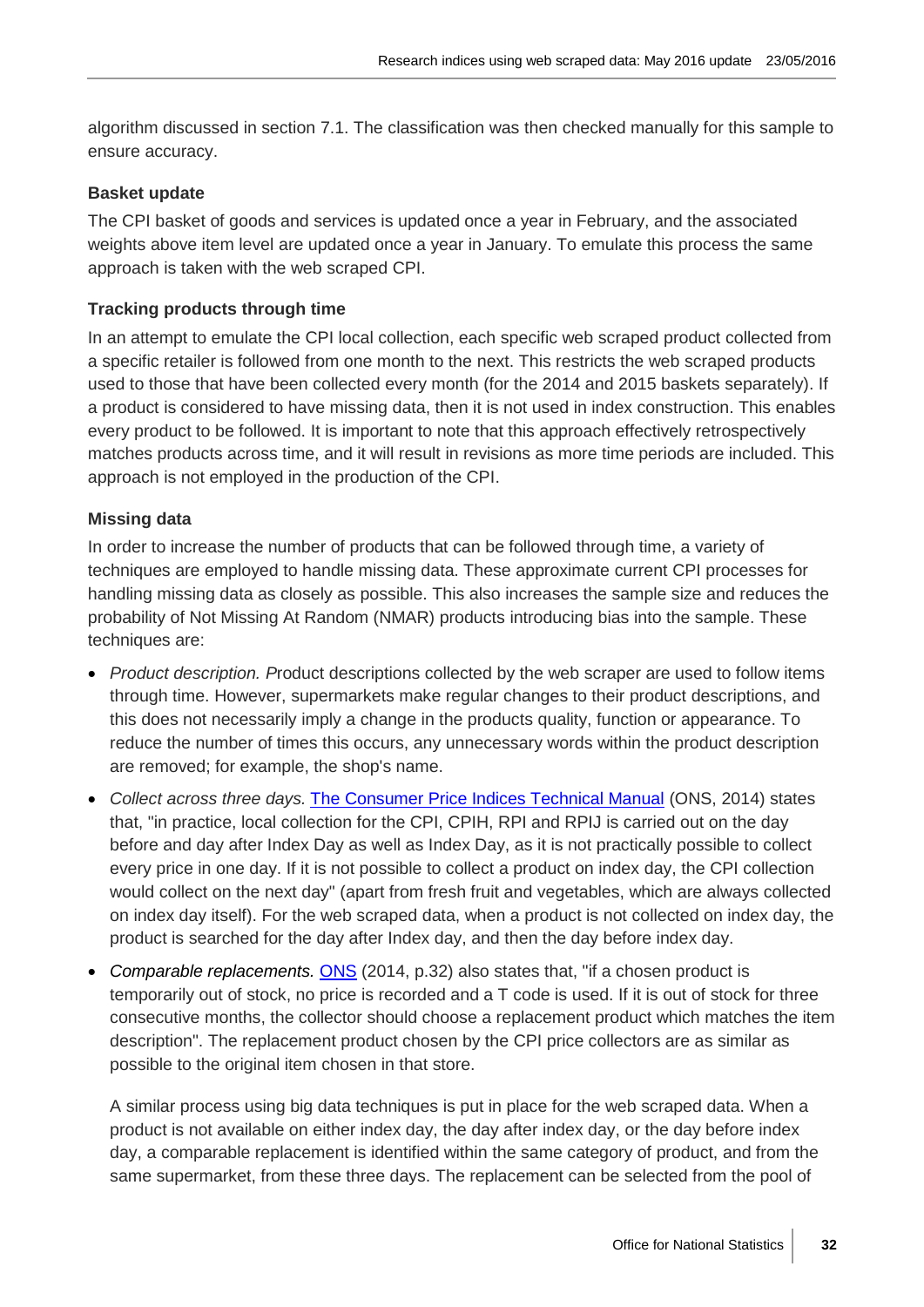matched or unmatched products. To choose a comparable replacement, the product description of the missing product is compared to each of the potential replacement items' product description. This comparison is conducting using fuzzy string matching (from the **Fuzzywuzzy** library in Python). This measures the size of the differences between strings (product descriptions). In cases when a sufficient match is not available from any of the three days around index day, no comparable replacement is made and the product is still classed as missing.

- *Temporarily missing.* As stated above, if a product is missing from the CPI local collection, it is considered temporarily missing for three consecutive months. When this occurs the price from the previous month is used as a temporary price for this product. If there are still missing data after each of the previously discussed methods have been applied, then this approach is used. For the web scraped data, however, only one month of prices is brought forward. This is to minimise the introduction of fabricated stability, caused by the high churn rate of web scraped products.
- *Complete-case.* If, after applying each of the previous methods, a product is still considered to have missing data, then this product is not used. This enables every product to be followed across time and, hence, broadly comparable to CPI methodology.

# **Compilation**

Price indices are compiled at the lower level using the geometric mean of price relatives (the Jevons formula): Equation 2 above setting  $s = 0$ .

# **A4 Aggregation**

Indices for higher level aggregates are constructed from lower level indices using published CPI expenditure weights,  $w_k$  (Beeson J, 2016). This is applied consistently to all index types described above. For any index:  $P_{X,k}^t$  where X is the index type (Daily Chained, GEKSJ, Unit Price, etc.), and *k* is the COICOP Class (or Group) belonging to COICOP Group (or Division) *K,* the higher level Index is constructed as:

$$
P_{X,K}^{0,t} = \sum_{k \in K} \frac{W_k}{\sum_{k \in K} W_k} P_{X,k}^{0,t}
$$
 [8]

Expenditure weights are applied to the *unchained* indices. 2014 weights are used from June 2014 to January 2015, 2015 weights are used from January 2015 to January 2016, and 2016 weights are used from January 2016 to February 2016. The resulting aggregates are then chained at COICOP Division level. In the weekly and fortnightly series, 2015 weights are introduced in week commencing 29 December 2015 and 2016 weights are introduced in the week commencing 28 December 2016. At the Division level, a single chain link is applied for most index types in January 2015 and January 2016. For the two CPI Series (Section 4.3) a double chain link is used in January and February, as in the CPI. The single and double chain links are described in detail in the [CPI technical manual](http://www.ons.gov.uk/ons/rel/cpi/consumer-price-indices---technical-manual/2014/index.html) (ONS, 2014).